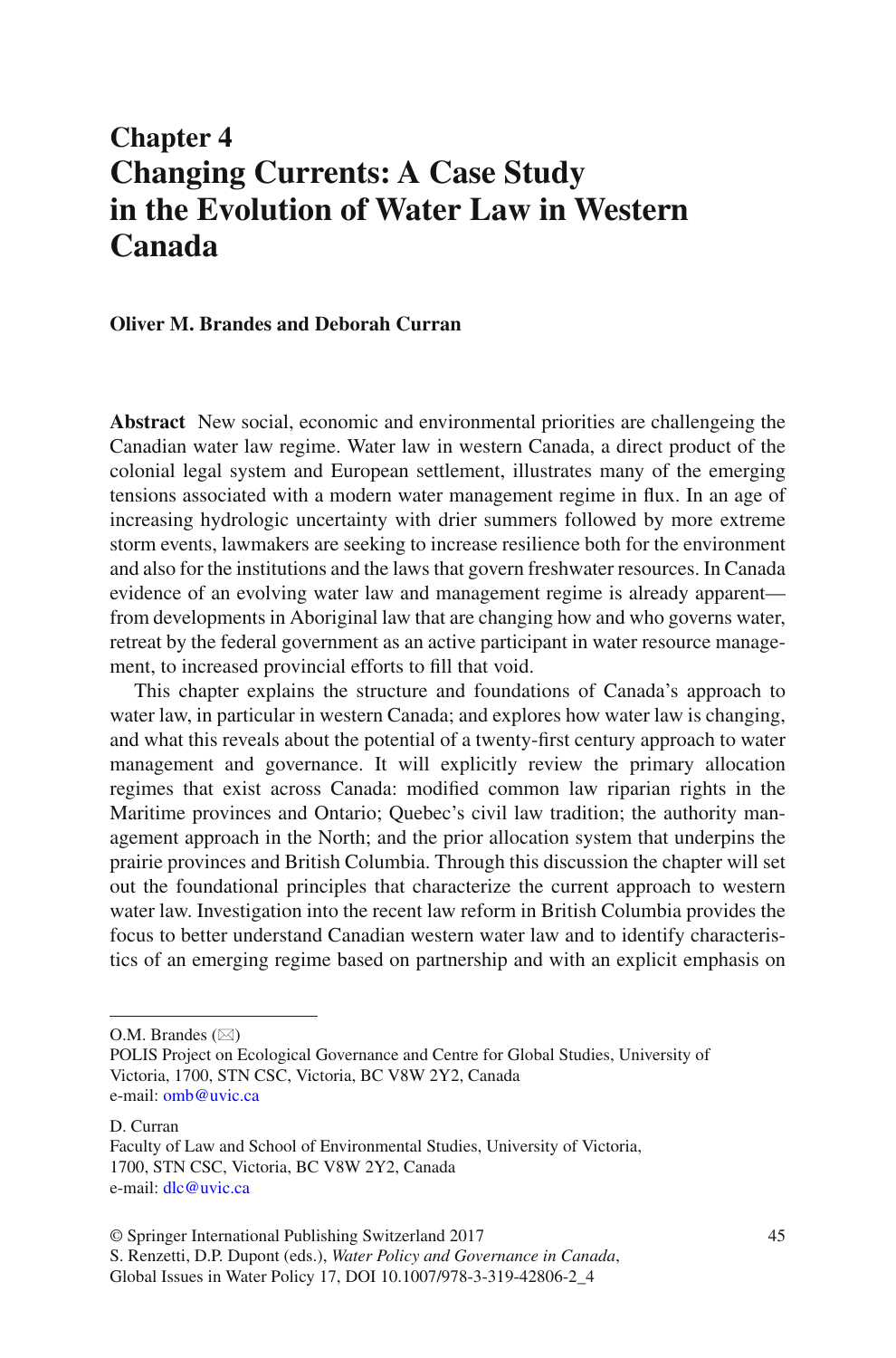protecting water for nature. This case study explores how modern water governance requires a more collaborative approach where all governments, rights holders, and stakeholders have roles and responsibilities, with creative integration of top-down and bottom-up planning and decision-making. The example of British Columbia demonstrates how this water law regime is "changing the current"—evolving gradually toward a more collaborative and adaptable system with the promise of its new *Water Sustainability Act* .

## **4.1 Introduction**

 Water law and management in Canada, as in much of the world, is changing. The existing approach to water allocation and the supporting legal entitlement regimes are unable to address the modern challenges of water management . The issues facing freshwater management are numerous and are introduced and explored throughout this volume. Some of the most crucial drivers of change include conflicts associated with increasing water use and intensified resource extraction, under resourced governments, the assertion of rights to water by Indigenous peoples and others seeking a more direct role in decision-making, and changing hydrology due to climate instability.

With the social, economic and environmental priorities of the twenty-first century, changing settlement patterns, and a growing population concentrated along the southern border, it is increasingly clear that Canada's water law regimes are no longer able to address the requirements of modern water management . A changing climate has significant implications for water management and manifests in more extreme extremes such as frequent and increasingly severe drought and floods coupled with a longer-term trend toward persistent and prolonged water scarcity. Topdown management by senior governments is not sufficient in the face of the nuanced challenges facing water managers and watersheds across Canada, and indeed the world. Partnership, stewardship, and dealing with the uncertainty of perpetual change will be the hallmarks of successful water law and management regimes in the future.

 In Canada, water law and management regimes are one of the last frontiers of environmental regulation where decisions are based on insufficient real-time science about ecosystem needs. The knowledge gaps include basic information such as how much water is available, and how much water is actually being used (Curran and Brandes [2012](#page-19-0)). Fundamentally, these regimes still reflect their outdated colonial origins that emphasized settlement of the land for development, agriculture, and mining.

 Water law in western Canada, a direct product of the colonial system and European settlement, illustrates many of the emerging tensions and growing pains associated with modern challenges and a water management regime in flux. As Jim Mattison, the former comptroller of water rights for British Columbia recently remarked:

the water allocation system is—and always has been—about the orderly distribution of water for economic development (Mattison 2016).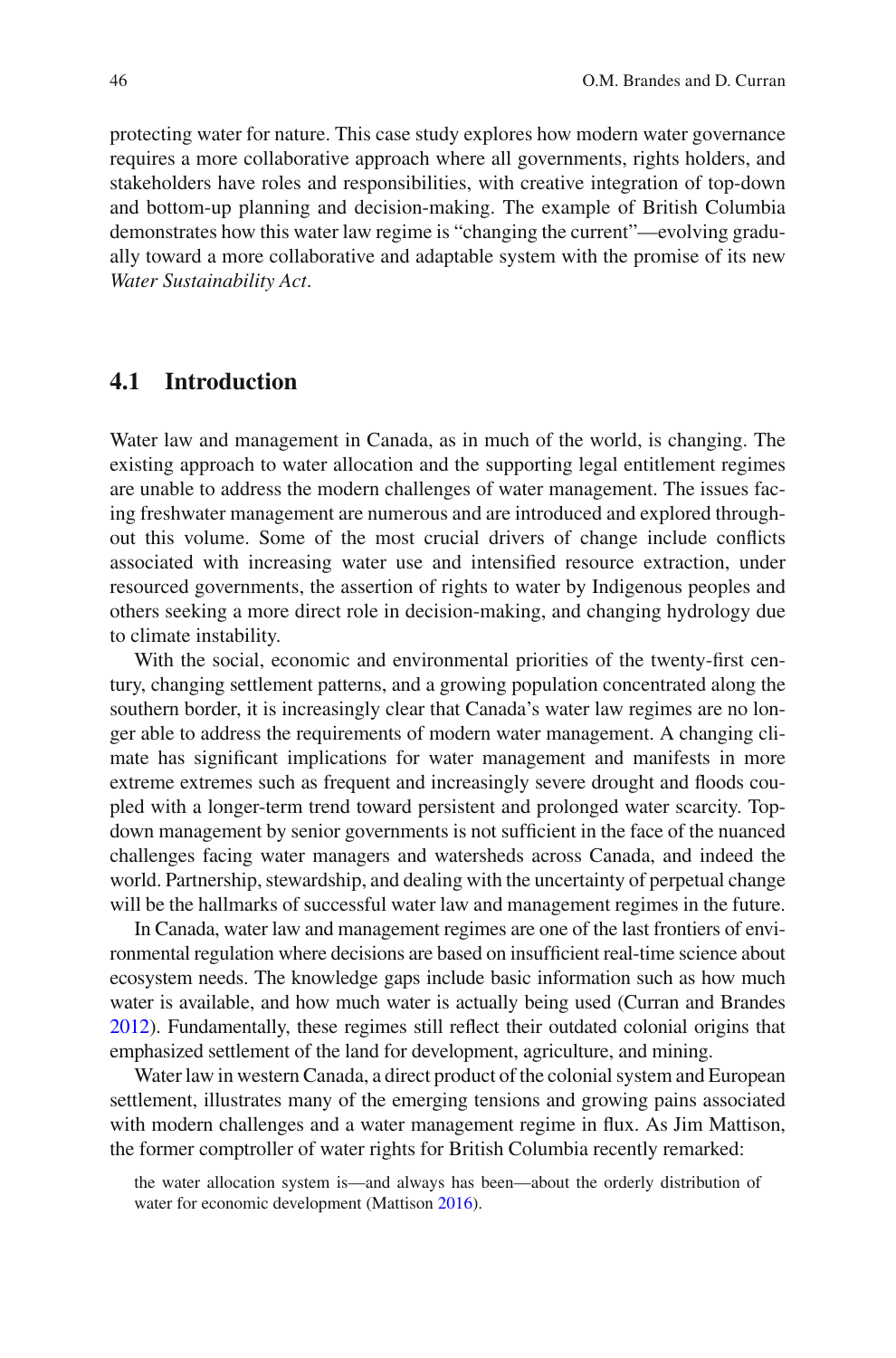This comment from the provincial government's former most senior water decision-maker reflects the fact that water users and governments are still primarily concerned with driving economic development. Access to water is a critical element of growing cities, local breweries, and food production; it also continues to support the existing economic foundation of mining, manufacturing, and energy development.

 Early evidence of a new paradigm for water law is emerging in Canada (Brandes et al [2014](#page-19-0) ; Curran [2015](#page-19-0) ). Developments in Aboriginal law are shifting how and who governs water. This shift is accelerated by a significant retreat, since the 1990s, by the federal government as an active participant in water resource management . As a consequence of this dynamic, provincial governments and an increasingly active civil society are attempting to fill the water governance void (Curran 2015).

 This chapter has two primary purposes: to explain the structure and foundations of Canada's approach to water law, in particular in western Canada; and, to explore how water law is changing, and what this reveals about the potential of a twentyfirst century approach to water management and governance. The chapter first outlines the legal foundation of how Canada governs its freshwater resource and describes the existing jurisdictional arrangement governing water and the primary allocation regimes that exist across Canada. This discussion sets out the foundational principles that characterize the current approach to water law across the country and highlights emerging trends in law reform.

 Second, the chapter delves into the British Columbia example to investigate the primary principles of western water law and how they manifest in the existing legal structures. In an age of increasing hydrologic uncertainty, typified by drier summers followed by more extreme and less predictable storm events, lawmakers are seeking to increase resilience both for the environment and for the institutions and laws that govern freshwater resources. Using the recent law reforms in British Columbia, this discussion explores how water law is evolving to address the limits of the existing system. It also explores the potential for a new paradigm based on partnership and with an explicit emphasis on protecting water for nature.

 The British Columbia case study provides an example with which to examine the underlying principles related to water entitlements and allocation (quantity), and to plumb more deeply into western water law generally. Recent reforms, including the introduction of the new *Water Sustainability Act* and a more explicit consideration of environmental flows, represent emerging trends and new directions in water management.

 There is a growing recognition that water law needs to change—and, indeed, is already changing—in the coming decades more than it has over the past century. The British Columbia example highlights how an updated legal system offers the potential to better balance social, ecological, and economic needs going forward. Although the case study focuses on the West, the implications are relevant across Canada—perhaps even globally—as they reveal emerging trends and the potential for new structures for water laws in Canada and beyond (Curran and Mascher 2016; Brandes et al  $2014$ .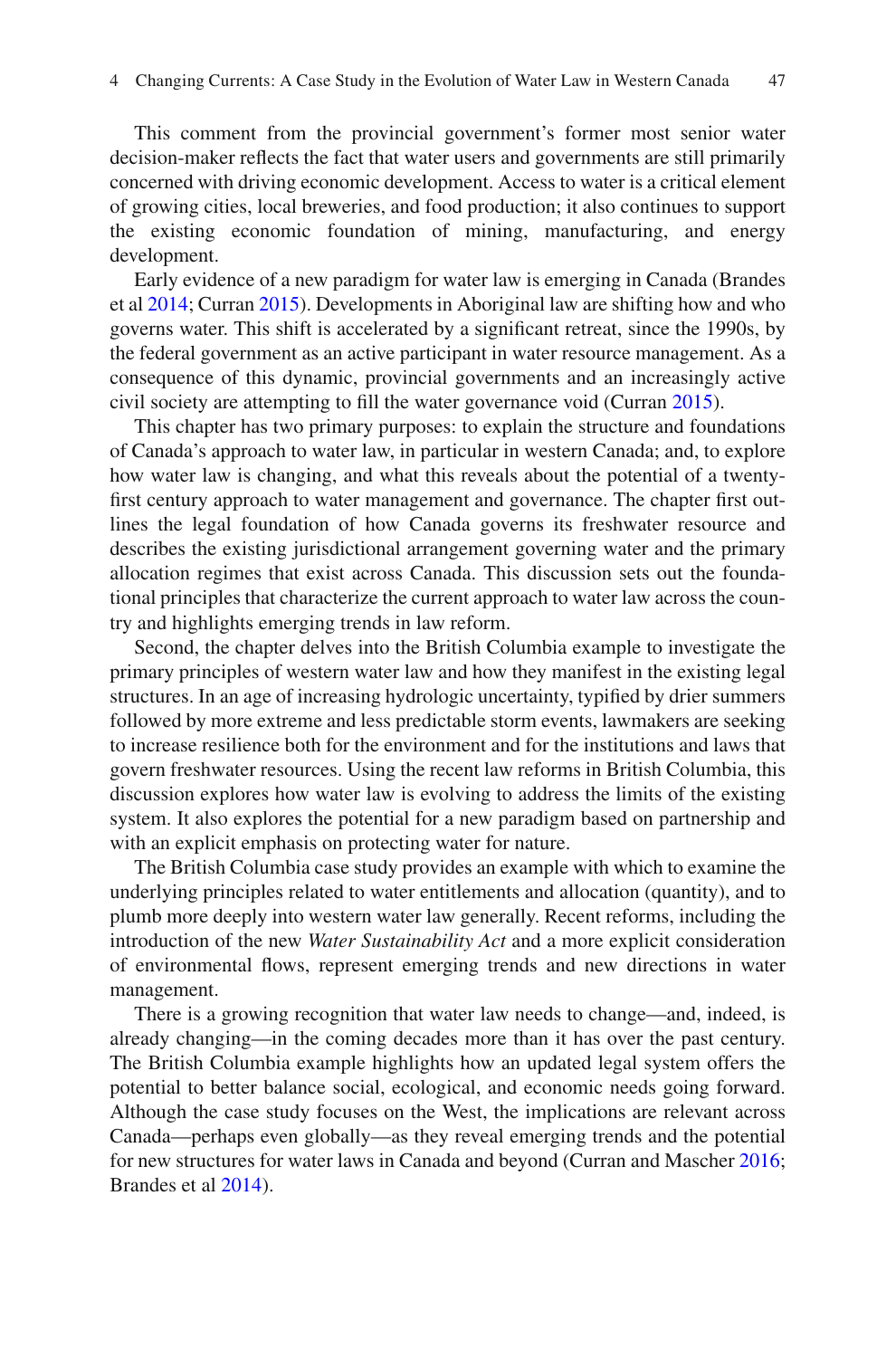## **4.2 Water Jurisdiction and Allocation Systems in Canada**

### *4.2.1 Jurisdiction Over Water*

 Canada is a constitutional federation. The Constitution of Canada distributes powers between the federal and provincial governments to make laws related to ownership and management of resources, including fresh water (Constitution Act 1867; Muldoon et al 2015; Hogg 2007). This structure has an explicit colonial origin, yet hundreds of indigenous nations with rich and varied cultures, governance regimes, and sophisticated indigenous legal systems preceded European contact (Borrows 2002; Napoleon 2007). Most of these nations still exist today and have constitutionally protected Aboriginal rights .

Fundamentally, fresh water is a simple element; however, its flowing nature can make management and governance complicated and challenging. The word "water" does not appear in the Canadian Constitution. It is described as a "fugitive resource" because it defies tidy division into federal and provincial jurisdictions (Pearse and Quinn [1996](#page-21-0)). The laws governing freshwater management in Canada involve a complex swirl of overlapping jurisdictions, including numerous agencies and departments, and a range of actors including federal, provincial, Aboriginal, and local governments. In essence the Constitution sets out an approach of shared responsibility for water management, but does not specifically articulate overarching responsibility to any one level of government. This shared and multijurisdictional approach is also used in other sectors such as agriculture and health. Constitutional sharing of responsibility creates overlap, and sometimes contradictions in jurisdiction, and usually is only partially able to address the social and ecological interactions associated with water.

 Canada's approach to water law in general, and water allocations in particular, varies significantly from province to province. In Canada, the thirteen provinces and territories have primary responsibility for the regulation of ground and surface water, with water generally owned and managed by these sub-national governments due to their ownership and management of public or Crown land (Percy 1988).<sup>1</sup> Clear federal interests also exist in defining Aboriginal water rights, trans-boundary (including interprovincial) waters, waters on federal lands, and issues concerning navigation and fisheries. The most common approach to dealing with conflicts or uncertainties over jurisdiction is for governments to create negotiated agreements with one another, rather than to test the constitutional or legal authority to act unilaterally (Bailey 2008).

**The provincial governments** are generally understood to hold the primary role in water management with constitutional powers that include:

<sup>&</sup>lt;sup>1</sup> For example, section 5(1) of British Columbia's *Water Sustainability Act* (2014) contains the Crown ownership provision stating "The property in and the right to the use and flow of all the water at any time in a stream in British Columbia are for all purposes vested in the government, except only insofar as private rights have been established under authorizations."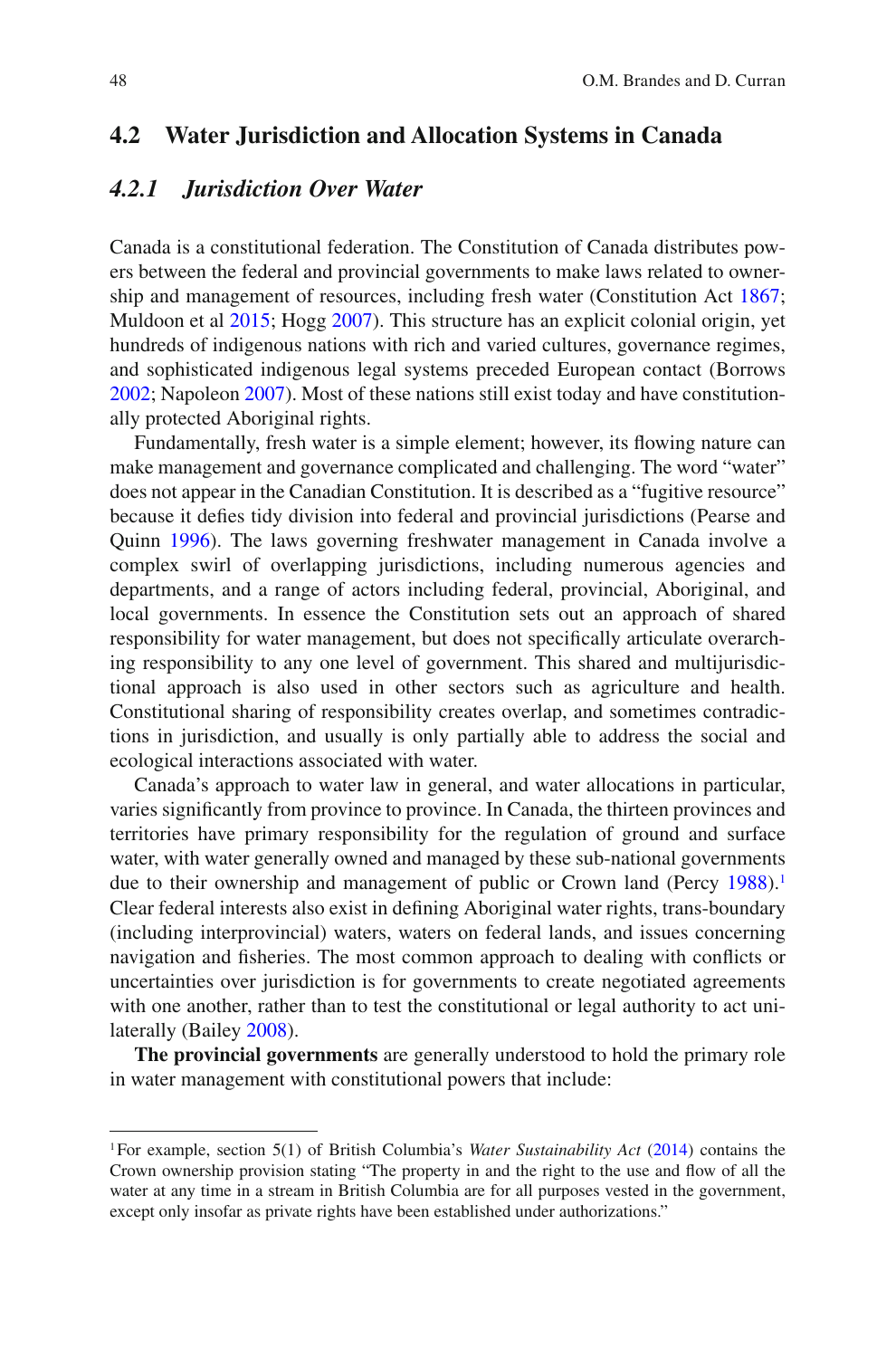- power to make laws concerning property and civil rights, including regulation of the use of property and land use (e.g., drainage);
- jurisdiction to regulate "local works" and undertakings;
- power over Crown land, with limited provincial ownership of all public lands (including water);
- ownership and management of natural resources;
- regulatory authority over all municipalities/local governments, including the power to authorize and regulate municipal water (e.g., water quality standards and the qualifications of municipal employees engaged in water quality management);
- matters of a local or private nature; and,
- natural resources, forestry and hydroelectric energy.

 The three Canadian territories (all in the far North) do not have independent constitutional status but have powers similar to the provinces with the federal government holding the ultimate authority to legislate with respect to any territory in Canada.

**The federal government** also has constitutional powers over a number of areas that directly or indirectly relate to fresh water. Examples include:

- sea coast and inland fisheries;
- navigation and shipping;
- international or interprovincial works and undertakings, which the courts have interpreted cover pipelines;
- federal works and undertakings;
- canals, harbours, rivers, and lake improvement; and
- Indians and lands reserved for Indians.

 The federal government also has the power to implement treaties, such as the 1909 *International Boundary Waters Treaty* with the United States .

 Two highly relevant but rarely used broad federal powers related to the environment—therefore affecting water—are the "peace, order and good government" (POGG) and federal criminal law power. "Peace order and good government" provides the power to uphold federal laws, which regulate matters of national importance.<sup>2</sup>In one critical water law case, the federal government was found to have the power under POGG to make laws concerning ocean dumping even when dumping occurred in water under provincial jurisdiction (*R v. Crown Zellerbach Canada Ltd.* [1988](#page-21-0)). The federal criminal law authority is also important for environmental protection because the federal government can enact a law for the protection of public health and safety that prohibits an activity, or that carries a penal sanction—powers that serve as an important control over pollution.<sup>3</sup>

<sup>2</sup> For example, *Interprovincial Co-operatives v. Manitoba* (1975) stands for the principle that interprovincial pollution of fisheries is a matter falling under the federal power over POGG.

<sup>&</sup>lt;sup>3</sup> In *R. v. Hydro-Québec* (1997), the S.C.C. decided that the federal government has the authority to pass legislation that criminalizes harm to the environment, which can often relate to water or water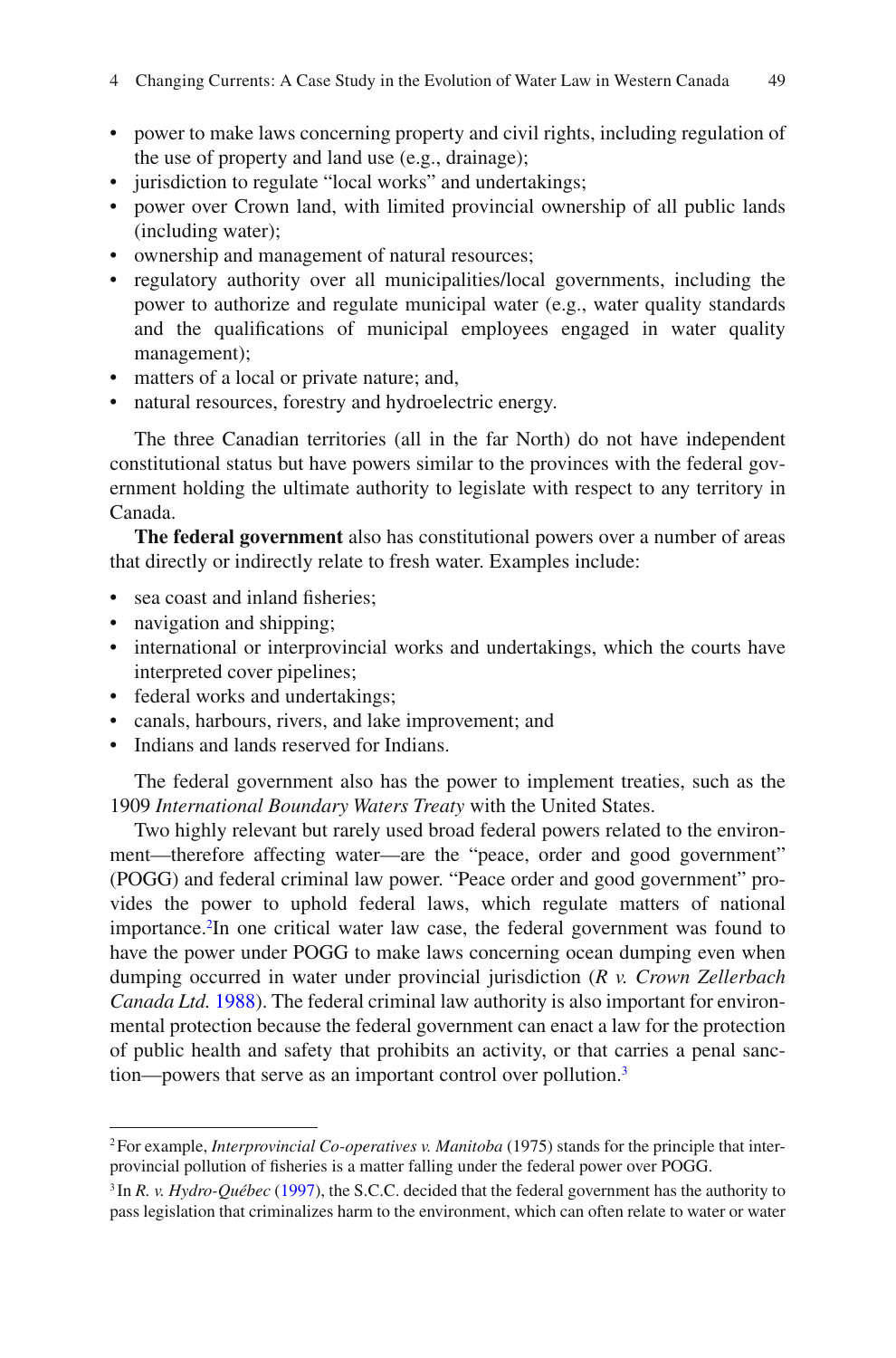## *4.2.2 Water Allocation Systems and How They Work in Canada*

 Water allocation refers to the system of rules and procedures that give access to water by granting licences or approvals to use water. As de Loë et al (2007) note, by regulating the availability and priority of access to water for consumptive and nonconsumptive uses, water allocation systems influence economic productivity, social and cultural wellbeing, and ecosystem quality.

 Many provinces and territories have recently passed water policies or new water laws and begun a concerted process of modernizing water allocation systems as a strategic priority. Some examples include:

- Alberta's *Water for Life* reforms, initiated in 2003 with renewal in 2008 and ongoing implementation (Alberta Environment 2003; AEP [2016](#page-18-0));
- Ontario's *Clean Water Act* and its comprehensive source water protection program, started in 2006 (OMECC 2016);
- British Columbia 's *Living Water Smart Plan* and *Water Act Modernization* pro-cess started in 2008 (BC MoE 2008; BC MoE [2016](#page-18-0));
- Ouebec's updated water laws in 2009, confirming the collective nature of water (Ouebec Government [2009](#page-21-0));
- Northwest Territories ' *Northern Voices Northern Peoples* initiative with a completed territorial strategy released in  $2010$  (GNWT  $2010$ ; GNWT  $2016$ ); and
- Saskatchewan's recent launch of its *25 Year Water Security Plan* in 2012 (SWSA 2012).

 Included in these broad strategies are explicit reforms to modernize allocation systems such as: the modified water markets in Alberta; a hybridized prior allocation system in British Columbia; updated permitting and licensing in Ontario and Quebec; and initiatives in Saskatchewan to better define priorities to optimize water use in the public interest. All such reforms have at their core a focus on streamlined approvals and licensing , attention to monitoring and compliance, protection of ecosystems and environmental flows, and addressing localized crises of drinking waterquality, droughts, and floods, or persistent water scarcity. Other drivers of reform include longer-term concerns about equitable sharing of the resource, preservation of social and cultural values such as rural economic development, and improving water efficiency and conservation (Woods and Pentland [2013](#page-22-0)).

 In most Canadian law, water rights or entitlements are not a property right. Instead, they are a right of use where the Crown asserts ownership of the water and permits licence holders to use water under terms and conditions that may change (Brandes and Nowlan 2009; Curran [2014b](#page-19-0); Percy [1988](#page-21-0)). This is fundamentally different from the situation for Canada's neighbours in the United States, where once vested these "usefructory" rights (rights to use) can become constitutionally protected property interests. In the United States, water can be sold, leased or trans-

bodies. In other words, the protection of the environment may constitute a criminal law purpose under Part 3 of the criminal law test.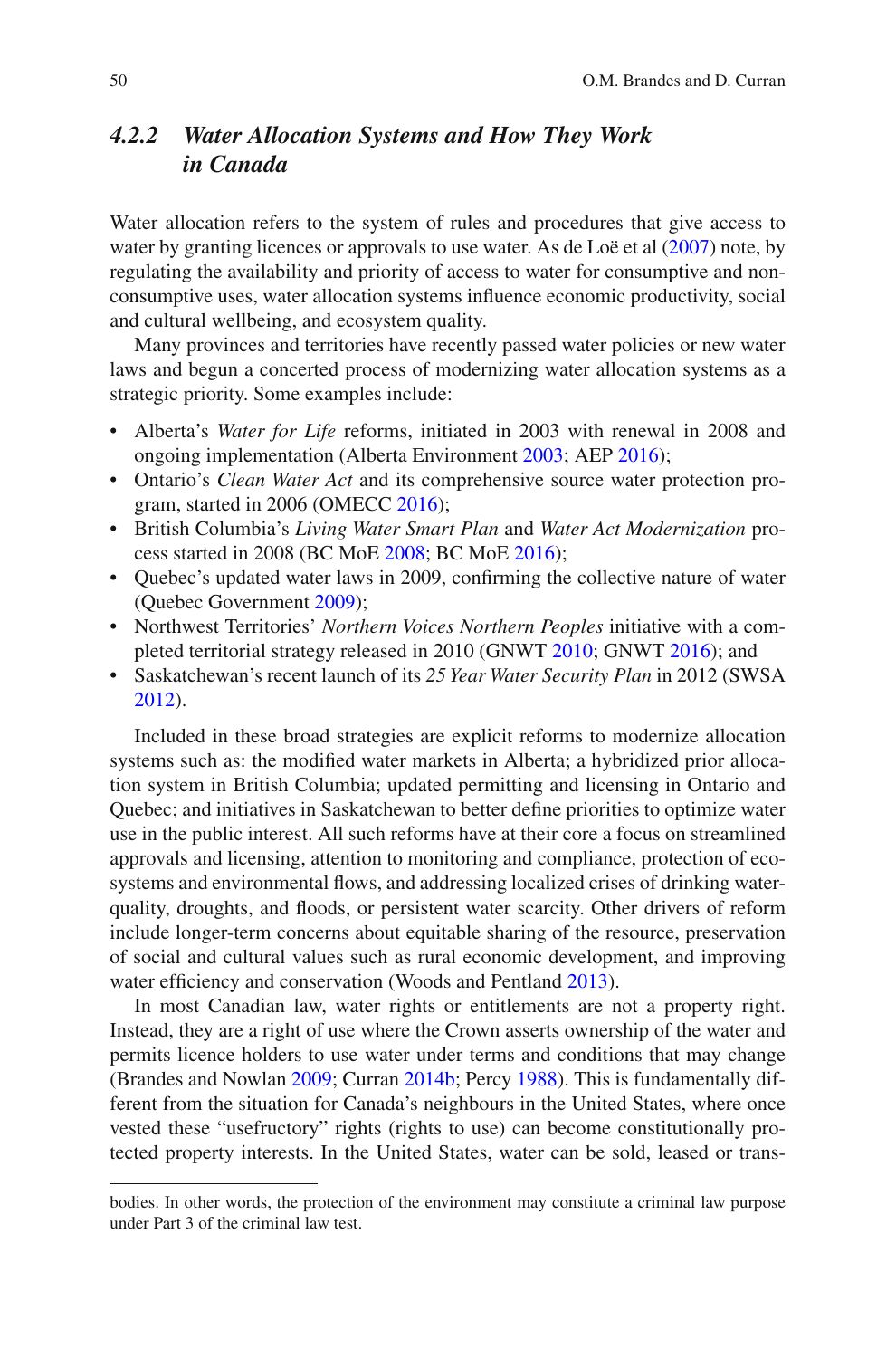ferred in other ways and can be protected as a property right ( *Thayer v. California Dev. Co.* 1912; Norman and DuMars [1989](#page-20-0), p 351).

 In practice, however, although not legally treated as property rights in Canadian law, licensed water entitlements (and even common law rights associated with groundwater) exhibit many of the characteristics of a property rights regime, and are treated by the public and political processes as property rights . This is due, in part, to their perpetual nature—many water licences in Canada have no expiry—and the fact that governments have extremely limited ability to amend licences without concerns regarding the threat of compensation. The ongoing effort in British Columbia to transform groundwater use, historically governed under the common law "rule of capture," into licensed entitlements under the legislative regime demonstrates this tension. Government officials view this historical use as a quasi-property right that affects their ability to deny or substantially limit water use through the licensing process with an active interest in avoiding claims of compensation by existing groundwater users. From a policy perspective, this represents a kind of de facto property rights regime for water (Furubotn and Pejovich [1972](#page-20-0); Schlager and Ostrom 1992).

 Surface water rights in Canada were initially based on the English common law rule of riparian rights . The riparian system evolved into distinct systems that address the differences in climate, geography, and development priorities across the nation,  $(Lucas 1990; de Loë et al 2007)$  $(Lucas 1990; de Loë et al 2007)$  $(Lucas 1990; de Loë et al 2007)$ , including:

- 1. *Regulated riparian model* —Licensing and permitting, overlaying the traditional court-made riparian rights doctrine. Under this system, direct water users who use more than a set volume must have a permit from an administrative agency to use a specific volume of water. Ontario and some of the Atlantic provinces use this system.
- 2. *Civil law tradition*—A hybrid system based on riparian rights and adapted from a civil law tradition and augmented by legislation. Quebec uses this system.
- 3. **Prior allocation**—A system that enshrines the first-in-time, first-in-right (FITFIR) principle, where government grants the right to use water by licence while requiring the "beneficial use" of the diverted water from its source. British Columbia, Alberta, and Manitoba use this system.
- 4. *Authority management approach* —A system where government delegates responsibility for allocation decisions to regional or resource boards, or to other administrative bodies. Although this system is primarily used in the North by the three Canadian territories—Nunavut, the Yukon, and the Northwest Territories — Saskatchewan also uses a modified version of this approach with responsibility delegated to a government agency.

**Groundwater rights** evolved differently from surface water rights . In the English common law tradition, groundwater was treated more often as an exclusive right.<sup>4</sup> English judges applying common law principles to water conflicts extended riparian rights to groundwater flowing in defined channels, while the "rule of absolute cap-

<sup>4</sup> Providing liberty to extract, but not a right to prevent others from doing the same. See, for example, *Acton v. Blundell* [\( 1843](#page-18-0) ), and *Chasemore v. Richards* ( [1859 \)](#page-19-0) where groundwater law was based on the rule of capture (fundamentally a no-liability rule).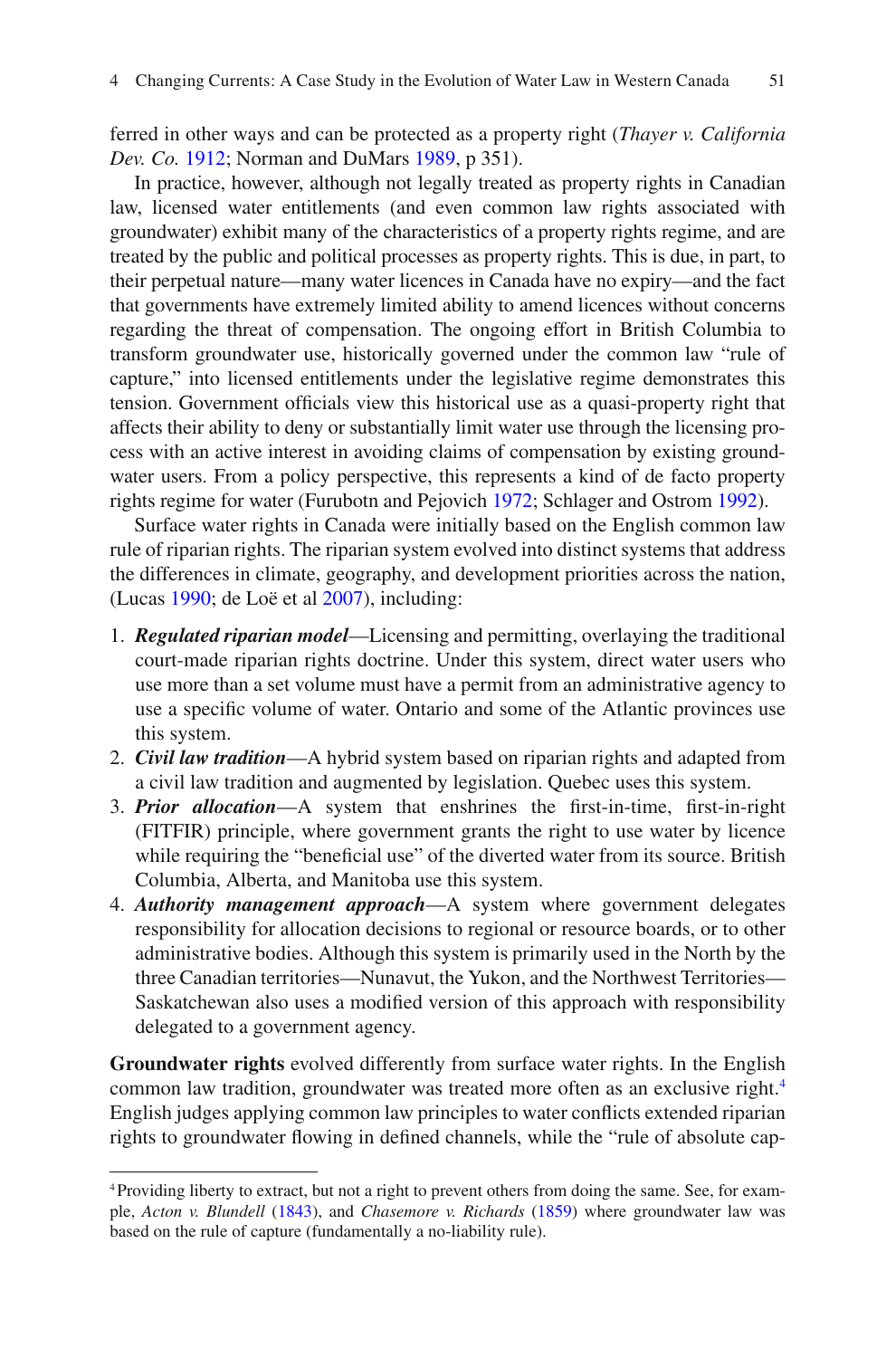ture" applied to all other sources of groundwater: landowners could use the water under their soil regardless of any injury to their neighbours. The law treated these two sources of water differently, despite their interconnectivity as part of the same hydrologic system.

 Evidence of the historical distinction between surface and ground water is still apparent, as many water allocation systems in Canada do not adequately protect groundwater (Council of Canadian Academies 2009; Nowlan 2005; Rivera 2005). British Columbia is just now beginning a general licensing or permitting system for groundwater withdrawals for non-domestic users. Until 2016, anyone could drill a well without regulatory permission, often in places with interconnected surface water systems. Indeed, even with the new law, the provincial government still permits this practice for domestic uses. Naturally, this creates significant challenges for a comprehensive or holistic approach to water management.

 Notably, drought or limited supply have not yet heavily tested allocation systems in Canada. In addition, water managers have only rarely needed to curtail use among existing licensees (Nowlan 2012; Rivera 2005). Where shortages have occurred in the past, the responses of provincial regulators and local governments have emphasized voluntary temporary restrictions usually confined to irrigators or urban use. Other approaches, in more severe situations, include the use of temporary orders or enforcing existing licence conditions.

 It most cases, management of drought across Canada relies heavily on ad hoc bureaucratic discretion. This approach generally lacks a structured approach for dealing with water scarcity—one that guides decisions and ensures fairness, economic efficiency, and environmental protection.

## **4.3 The Origins of Western Water Law — Foundational Principles in the Current Context**

 The North American tradition of water management and governance is premised on State or Crown ownership of the resource. This approach originated during a time when water was seen as "limitless" and the focus was on promoting settlement and creating certainty for economic development. The water management and law regime evolved out of a need to foster this frontier resource economy and serve the needs of the growing settler population with an emphasis on providing some level of certainty in the water supply for gold mining and agricultural development (Wilkinson 1992; Harris 2013).

 "Western water law" is a term referring to the various freshwater allocation systems created to address the unique challenges of topography, climate, and precipitation patterns faced by settlers of the North American West in the late 1800s (Johnson and Dumars [1989](#page-20-0)).<sup>5</sup> In contrast, the eastern seaboard was similar to England's envi-

<sup>&</sup>lt;sup>5</sup>Many water law scholars maintain that no true western water law exists in Canada, that Saskatchewan has not followed this kind of water law tradition for decades, and that all the other western provinces have modified it extensively; however, it is our viewpoint that these general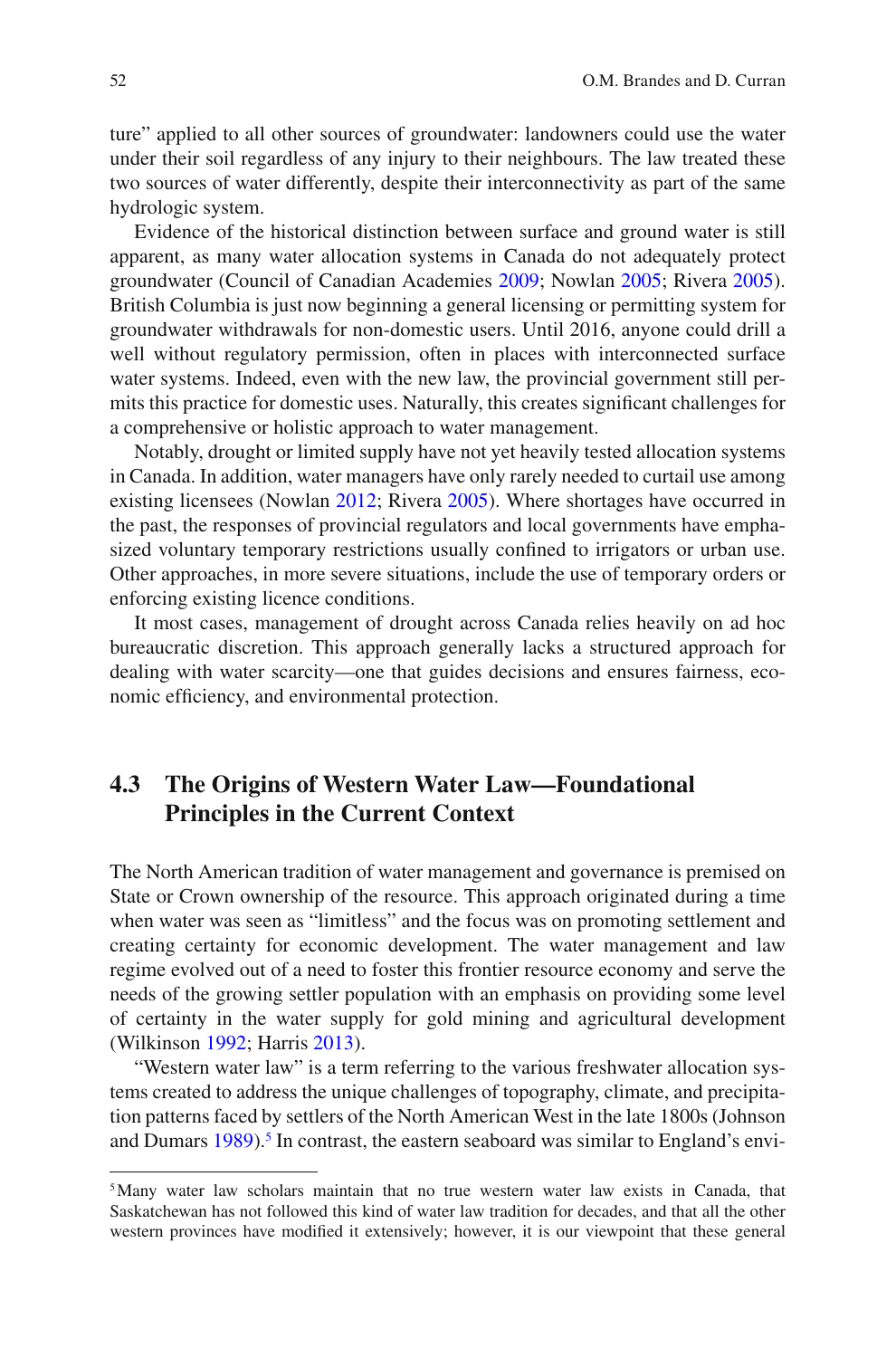ronment, making it easier for early colonists to extend and apply the English water laws and customs that led to the riparian rights system still largely in effect in the East. The "arid" West challenged the colonial riparian rights laws governing water entitlements, forcing an initial evolution to address the need for certainty in investment, and for more significant water diversions further from source streams and rivers to support mining and agriculture, and to deal with the climatic variability in the western region (Hutchins [1971](#page-20-0); Harris 2013).

 The foundations of the current legal system emerged during this early pioneer period, and much of the original approach to water management remains intact even today. In the broader realm of environmental management and governance , this continued reliance on historical institutional and legal architecture is rare; but for water management in Canada many of the same legal principles and decisionmaking structures have remained intact since the enactment of the original provincial water legislation around the beginning of the twentieth century (Brandes et al. 2015; Curran [2014a](#page-19-0); Brandes [2014](#page-19-0)). British Columbia's *Water Act* of 1909 codified the principals of the prior allocation doctrine for the province, which remains virtually unchanged in the various updates, including the most recent *Water Sustainability Act* (2014). A similar situation exists in Alberta and Manitoba under their updated water laws: the *Water Act* (RSA 2000), and the *Water Rights Act* (CCSM 2015; Percy 1988).

 In this examination of the evolution of water law, it is useful to consider the foundational principles of the western water law system and to examine how they continue to have an impact on water management today. The four principles are (Percy [2004](#page-21-0)):

#### *Principle 1: Crown asserts ownership over water resources*

 The primary foundation of the colonial legal system is the assertion of Crown (or State) ownership of water. In Canada, under western water law the Crown declares its ownership over water resources and then grants the beneficial use of a specific volume of water to landowners and to those in possession of infrastructure such as mines or hydroelectric facilities.

#### *Principle 2: Water is allocated and diverted on a first-come, first-serve basis*

British Columbia allocates water according to a prior allocation system,<sup>6</sup> also known as "first in time, first in right" (FITFIR). This is a priority ranking system based on date of licence issue and intended to provide certainty in water use. During times of scarcity, water licences with the earlier priority dates entitle their licensees (senior licence holders) to take their full water allocation over more junior licences, regardless of the purpose of water use. In principle, this system uses this dated prior-

principles and underpinnings do still exist and reveal important patterns in the evolution of law and governance , thus western water law still provides a useful framework.

<sup>&</sup>lt;sup>6</sup> Prior *allocation* is the Canadian system and is distinguished from the western US system of prior  *appropriation* . In Canada the priority date is based on the date at which the senior government granted permission, while the US system is predicated on the date of first use, or when the water was first appropriated.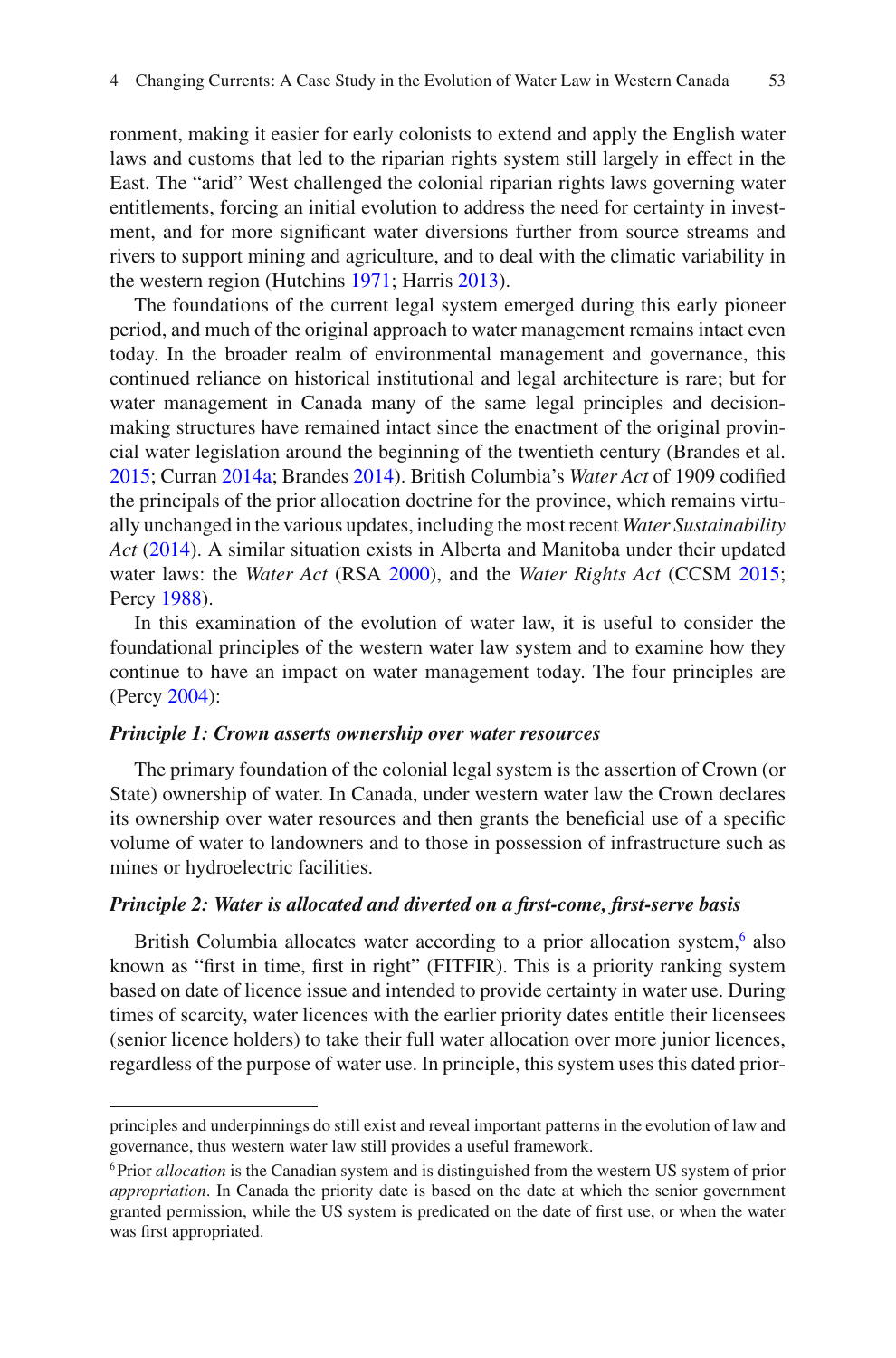ity approach all the way down the line until all the water is gone in fully allocated systems or during years of scarcity.

### *Principle 3: Requirement to "use it or lose it"*

A common feature of western water law is the concept of "beneficial use." Western water law requires licensees to make beneficial use of the water they divert, to ensure they are not hording or creating speculative water licences. If water is not used for a specified period of time (for example, 3 years in British Columbia), the provincial government may cancel the rights . This provision is intended to offset concerns associated with FITFIR as it offers one of the few opportunities for government to cancel or alter water entitlements. It is an important counter measure to the relatively static and rigid nature of FITFIR.

In British Columbia, as in the rest of western Canada, legislators have not defined beneficial use, and both the courts and water-related tribunals have not interpreted the phrase in the water law context, which creates significant ambiguity. In practice, beneficial use has come to mean the payment of annual administrative fees associ-ated with water licences and adherence to the terms of water use licences.

#### *Principle 4: Water as a resource for economic development*

Allocated water is first and foremost for human use and economic development, and the legal regime treats water as a resource with little attention to the cultural or ecological aspects of water as a socio-ecological condition. Ecological considerations, including baseline hydrological needs, are not explicitly considered in most decisions related to water use and licensing in Canada (Nowlan [2012](#page-21-0); Brandes 2005; Brandes and Nowlan [2009](#page-19-0)). There are only minimal provisions to require formal consideration of ecosystem needs—sometimes called environmental flows—and the rigour with which ecological considerations factor into licensing decisions is highly variable. Also, scientific information about ecosystem needs, including data on even basic environmental flow thresholds, varies widely across Canada (NRTEE [2010](#page-20-0)).

 Water law and allocations in Canada are becoming increasingly complex. Various legal and administrative amendments have been introduced to address emerging concerns such as water scarcity, bulk water exports, the need for shorter-term more flexible temporary permits, provisions to enable local water planning frameworks, and dated time limits on entitlements. In light of these changes, it is time to revisit the foundational principles of water law in Canada.

### **4.4 Critiques of Western Water Law**

 The most contentious of these foundational principles are the assertion of Crown ownership and the FITFIR allocation system, both of which continue to present challenges across western Canada. This is true even with the most recent legislation in British Columbia, the new *Water Sustainability Act*, which fails to address the historical colonial systems that privilege government ownership and management over traditional indigenous law. Many view that the authority and legitimacy of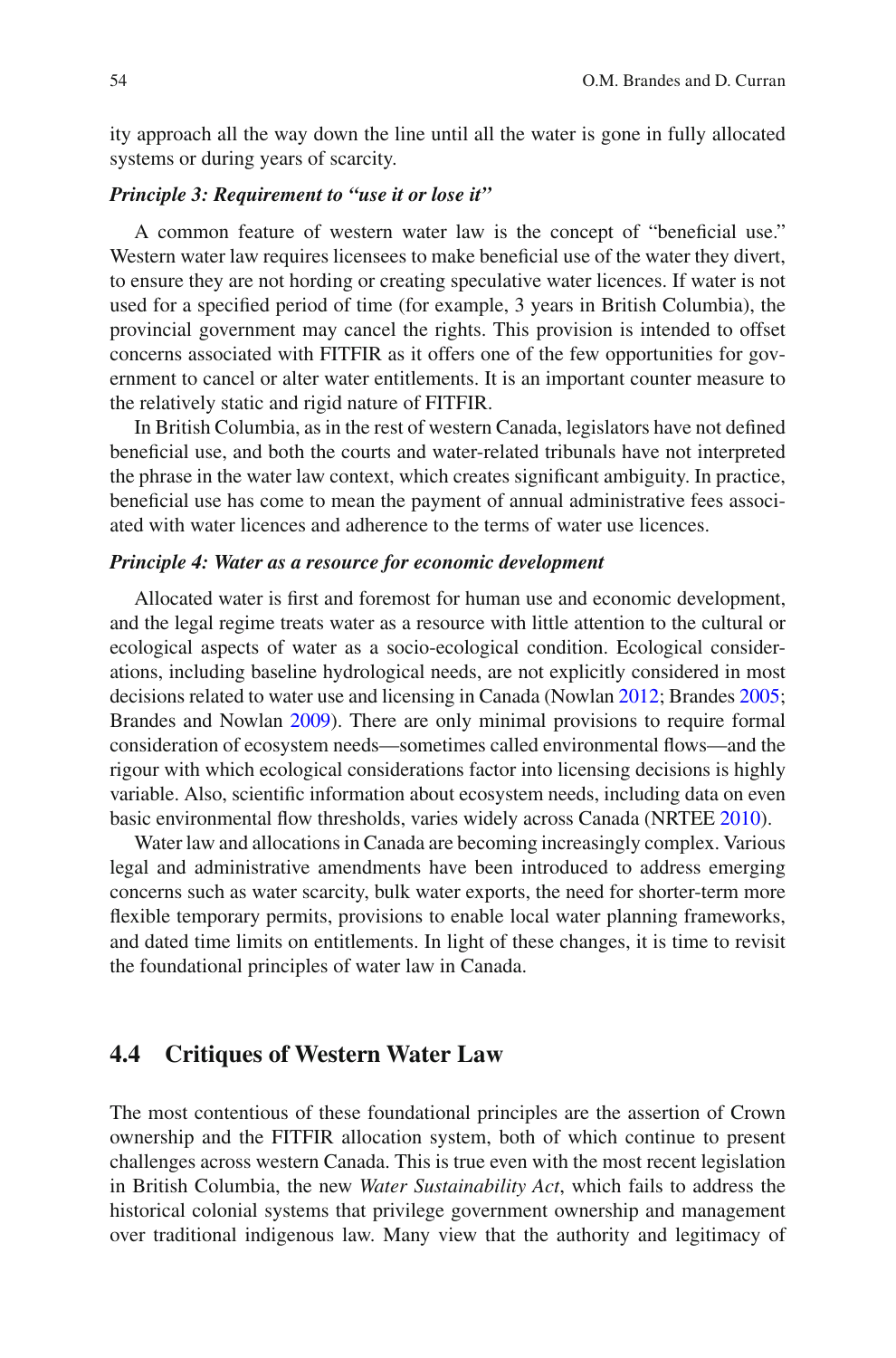government action, including licensing and creating entitlements to water, rests on a legal fiction that the Crown "owns" the water (Phare [2009](#page-21-0)).

 A recent Supreme Court of Canada decision clearly established that Aboriginal rights and title can no longer be ignored without significant legal implications ( *Tsilhqot'in Nation v. British Columbia* [2014 \)](#page-21-0). It has been described as a legal "earthquake" and reinforces the notion that British Columbia cannot have a functional water law regime until First Nations are involved in a meaningful way that respects their constitutionally affirmed rights.<sup>7</sup>

Even within the confines of the existing system, Indigenous peoples have clearly been using water the longest and, based on legal recognition through the provincial FITFIR system, Indigenous peoples should be entitled to the oldest water rights. Yet, when British Columbia developed its water law regime in the early 1900s, the provincial government did not consistently grant Indigenous peoples the most senior water rights in quantities that would secure their continued livelihoods (Matsui [2009](#page-20-0)).

 British Columbia missed the opportunity to address this inequality in the new *Water Sustainability Act* by not explicitly acknowledging Aboriginal water rights.<sup>8</sup> The Province continues to assert Crown ownership over all water in British Columbia, which is problematic for many Indigenous people and Aboriginal governments who have outstanding claims over the land and water of their traditional territories in the province (Wilson-Raybould [2013](#page-22-0)).

 In addition, the FITFIR system offers the illusion of certainty for investment and development. The reality is that, as watersheds experience low flows due to shifting hydrology or periodic drought, the system has limited utility in allocating water that both keeps ecosystems functional and ensures robust local economic activity (Brandes et al.  $2015$ ). The most senior licence holders may not be beneficially diverting water for the most economically valuable uses. While administratively convenient, FITFIR is a rigid system that provides for senior water users to have priority over all other economic and environmental uses, unless the Crown intervenes, which historically is a rarity.

 The more senior licences and their uses are often "locked in" because the government granted many of the oldest rights in perpetuity or with no end date. Only recently have governments begun granting newer licences with specified terms. These perpetual and fixed uses can be problematic as social and economic contexts and priorities change. Conflicts over water can also be amplified as changing hydrology creates more uncertainty and variability year to year, resulting in uncertainty for

<sup>7</sup> The need for the Province to work with First Nations in a meaningful way that respects their constitutionally protected rights is clearly illustrated in the British Columbia Environmental Appeal Board's September 2015 decision to revoke Nexen Inc's water licence in part because the Province failed to consult in good faith with the Fort Nelson First Nation. See *Chief Gale and the Fort Nelson First Nation v. Assistant Regional Water Manager (2012).* 

<sup>&</sup>lt;sup>8</sup> No colonial court has recognized a specific Aboriginal water right, but courts have acknowledged rights to conditions that support Aboriginal water rights, such as the right to fish.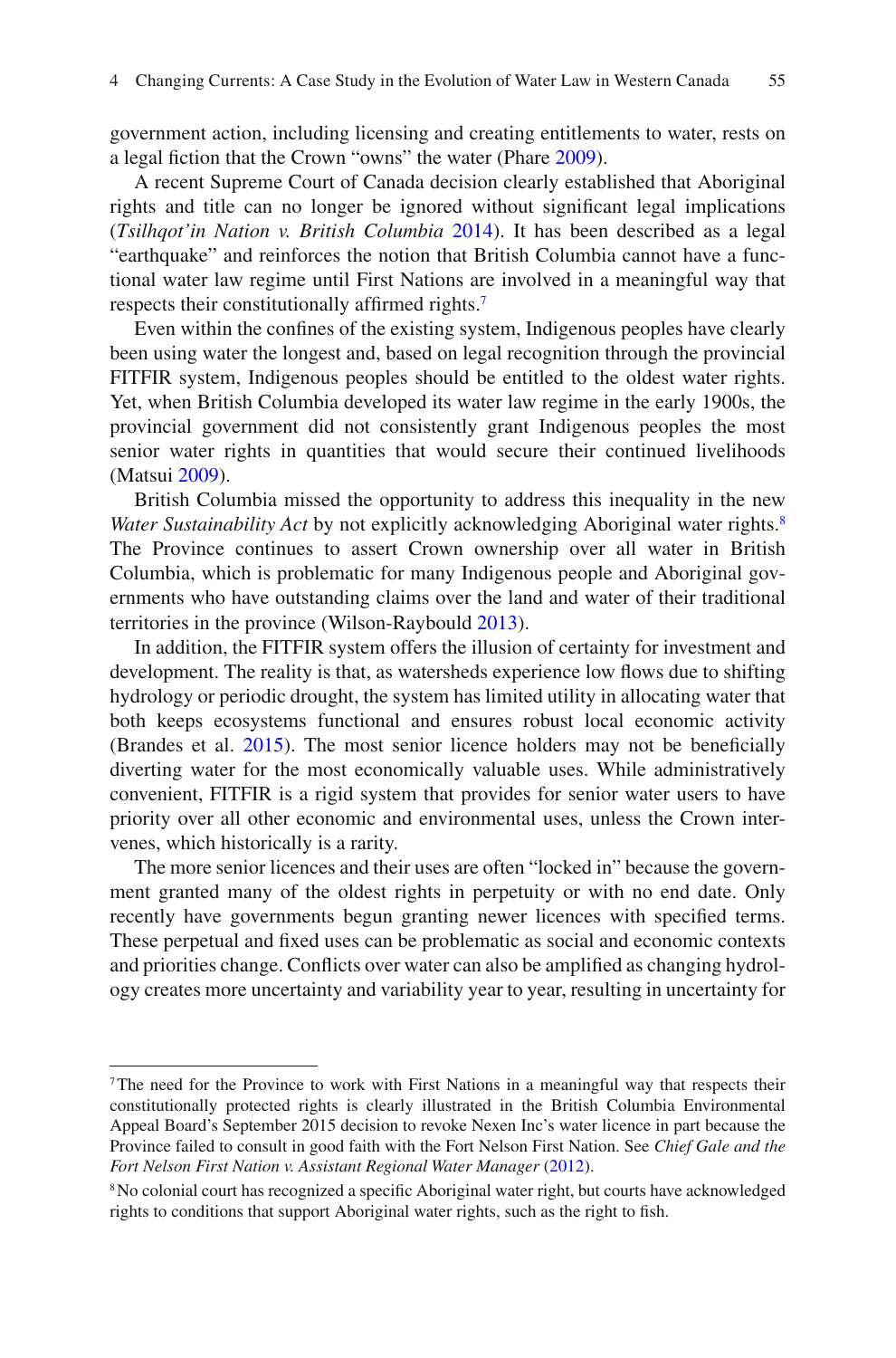even some senior licensees about how much water they can divert in the dry months of August and September.

Another concern associated with FITFIR is the lack of incentive for the efficient use of water. Hydrology, technology, best practices, and industry standards all change over time; however, it is not possible to change or modify how water is used or how much is used under licences. This inability to adapt coupled with the "use it or lose it" principle create a powerful incentive to protect licences since non-use can result in the loss of the rights to divert water. In effect the "use it or lose it" principle encourages, or even mandates, waste in the FITIR regime.

 The overall lack of attention to nature's limits associated with the current approach to water law has significant impacts on watersheds, fish populations, and ecosystems. Failure to consider and protect environmental flows results in periodic (and often persistent) water shortages for fish and other species, as well as for overall watershed health and function. Overallocation is also a growing concern as water users continue to expect ongoing access, even in the face of changing hydrology and increasing scarcity. The result is mounting conflict between users, the environment and the economy when water is not reliably available.

 An example of the impact of this lack of attention to the basic ecology of rivers, streams, and lakes is seen in the Cowichan River watershed on eastern Vancouver Island, British Columbia where salmon are regularly trucked upriver in the fall and released to spawn due to insufficient water. Unrestricted licensed water withdrawals continue in the area, and the capacity to store and holdback water for release at critical times is lost due to the opposition by private landowners claiming that requirements interfere with their riparian access ( *Weir v. British Columbia* [2013](#page-22-0) ).

 This failure to attend to ecological needs is reinforced by the paucity of reliable information about the amount of water available in most watersheds, and when and how much of the water is being used (Woods and Pentland [2013](#page-22-0)). The lack of credible and reliable information extends to limited groundwater mapping, insufficient hydrometric information, and minimal climate projections. These major gaps in data are a Canada-wide problem that becomes more acute when attempting to make evidence-based decisions. The situation is reinforced by licences that do not require users to monitor and report actual water use, and by systematic cuts to provincial or federal comprehensive information management systems (NRTEE 2010).

## **4.5 The Evolution of Water Law — A Case Study in British Columbia**

 Although transforming the existing system—based on the legal foundations discussed above—will take time and a significant commitment to rearrange the static, top down approach to water management, interesting potential exists in British Columbia 's new *Water Sustainability Act* with immediate opportunities for improvements.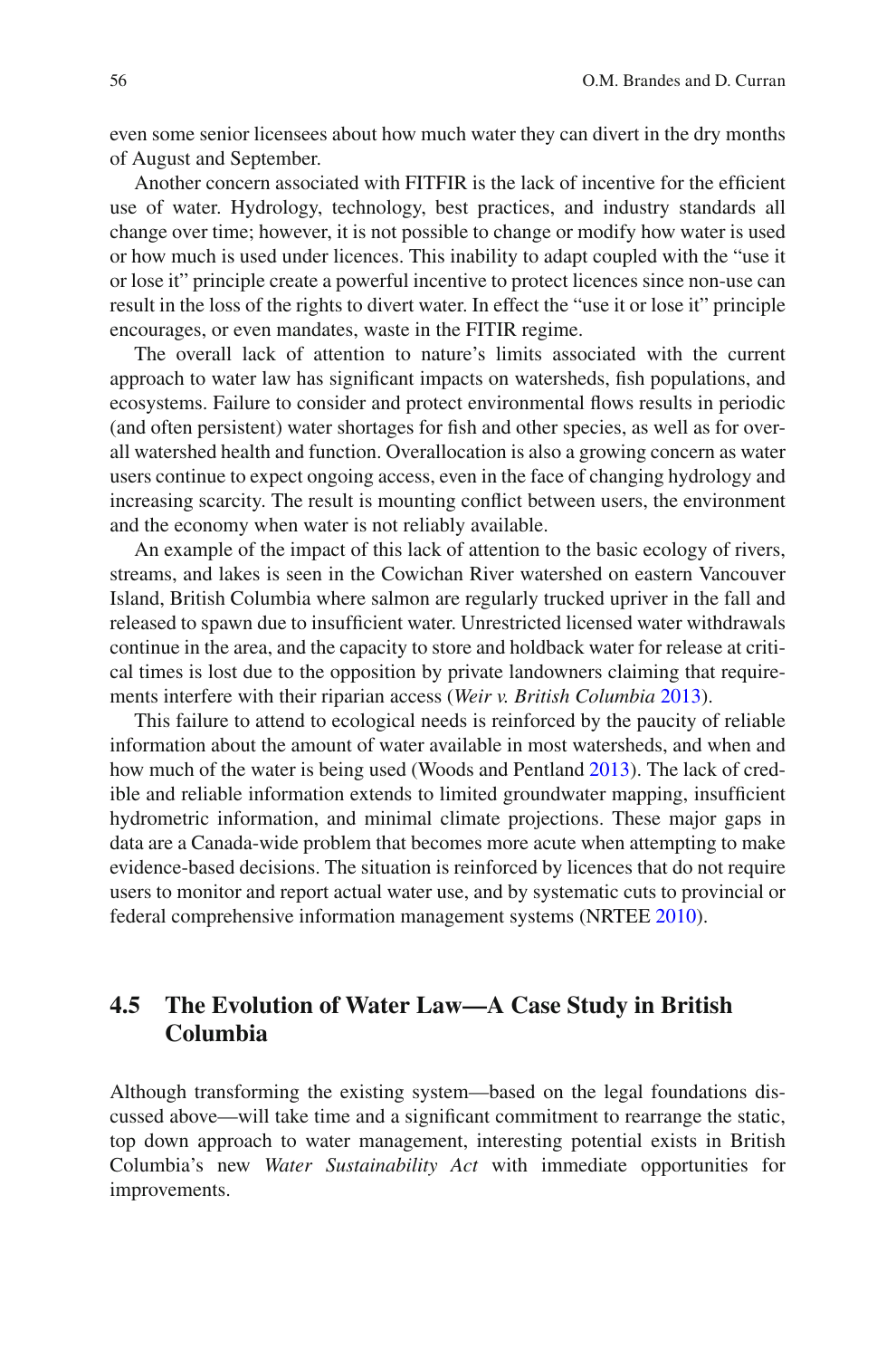British Columbia is an economically, ecologically, and socially diverse place that reflects a full suite of water-related issues. The province includes some of the driest places in the country, such as the Okanagan in the central interior; coastal rainforests; Canadian heritage rivers, such as the Cowichan and Kicking Horse; and globally significant rivers such as the Skeena, Fraser, and the headwaters of the Columbia and Mackenzie rivers.

British Columbia's hydrological and geographic diversity includes watersheds encompassing a range of ecosystems from arid grasslands and coastal temperate rainforest to high alpine source waters. Water uses in the province in many ways mirror those in other parts of Canada. This includes highly concentrated geographic water use in the south and along the coast and in urban watersheds that produce significant agricultural commodities. There is intensive water use for energy production, including large-scale hydroelectric generation, and run-of-the-river and hydraulic fracturing in the north- and south-east interiors. Roughly one-third of the population relies on groundwater, similar to the national average.

 Although not facing the level of scarcity and water crisis unfolding in the western United States , recent drought events further challenge the current approaches to water management and law in the province (Christensen and Brandes 2015). For example, in the last two decades, British Columbia has faced an increasing number of droughts, floods, and other water issues, including conflicts over water use, streams running dry, declining aquifer levels, and degraded watersheds (Brandes et al.  $2016$ .

 In 2015 alone, several regions in British Columbia experienced pronounced water shortages (Pynn [2015](#page-19-0); CBC 2015; Leighton 2015). Canadian heritage rivers such as the Cowichan River on Vancouver Island have had some of the lowest flows in recent history (Fumano [2015](#page-20-0)). Some watersheds faced fishing closures due to warm water temperatures and low-flow conditions, which put fish stocks in jeopardy (BC FLNRO [2015](#page-18-0) ; Sienuic [2015](#page-21-0) ). Throughout the summer of 2015, reservoir levels also rapidly declined in several areas: Metro Vancouver's reservoir storage dropped dangerously below its normal range in July (Metro Van 2015), and the reservoir levels in Campbell River reached historically low and critical levels, and the com-munity was within weeks of running out of water (Campbell River Mirror [2015](#page-19-0)).

 With this changing "waterscape" as backdrop, British Columbia 's recent law reforms provide a useful opportunity to explore how the core principles of western water law are beginning to fracture and adapt to the changing world of water, offering insights into a path forward.

## *4.5.1 British Columbia 's New* **Water Sustainability Act**

 In May 2014 the Province of British Columbia enacted the new *Water Sustainability Act* (WSA or "Act"), which replaced the 106-year-old *Water Act* . The new Act is the result of an extensive modernization process driven by numerous specific commitments in British Columbia's 2008 *Living Water Smart Plan* (BC MoE [2008 \)](#page-18-0). It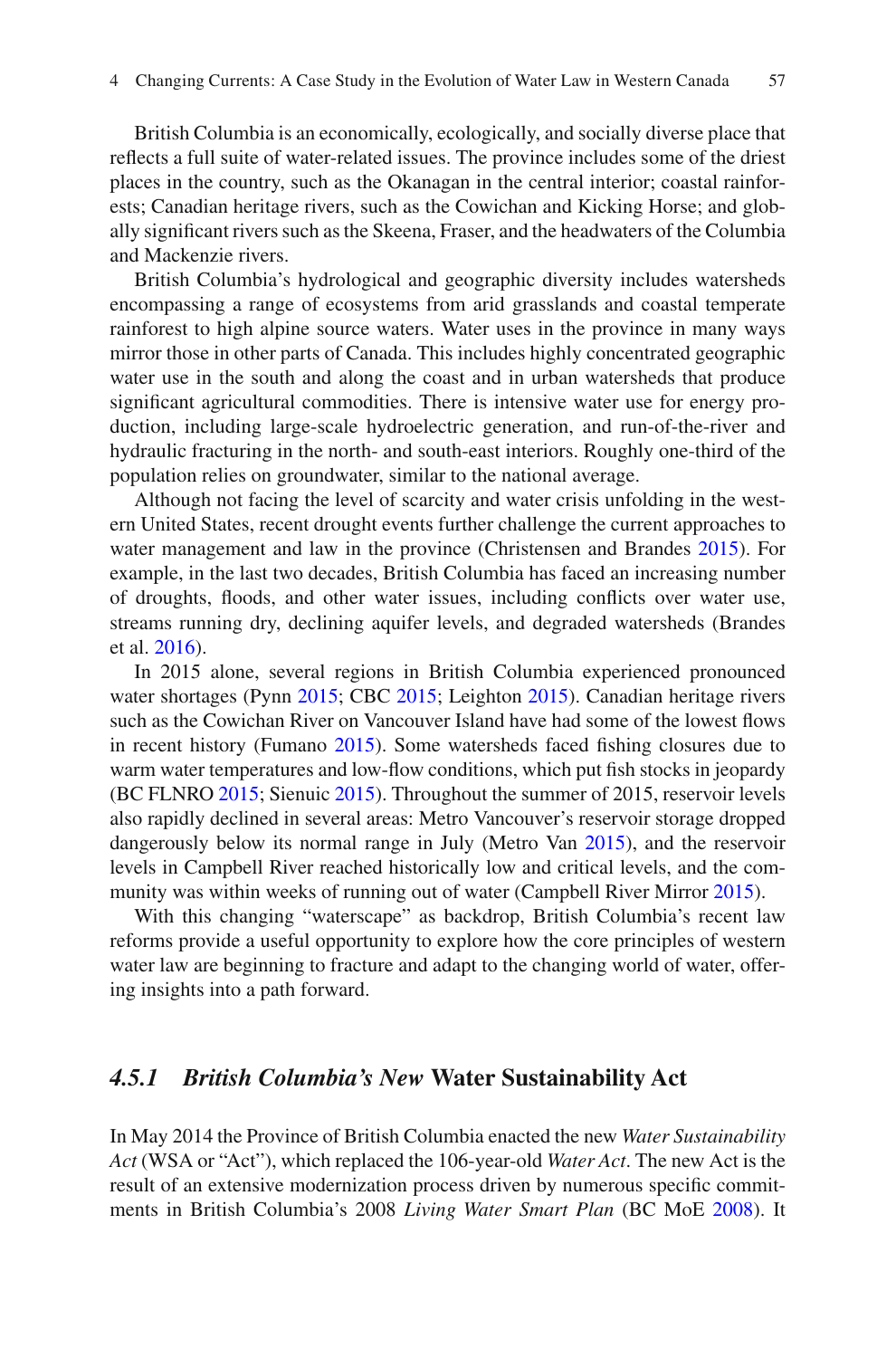came into force on February 29th, 2016, and is now the cornerstone of British Columbia's legal framework for water.

 The *Water Sustainability Act* is a framework, or enabling legislation, which means that the critical details of the legislation will be determined in supporting regulations developed over the next several years. From a sustainability perspective, while many of the most promising elements of the Act are not yet in place, this new law portends a different kind of regime that emphasizes partnerships and begins to address some of the more serious challenges associated with the lingering foundations of western water law.

 The Act has the potential to be a strong piece of environmental legislation, including features that promise to protect and restore British Columbia 's fresh water and offer significant potential for improved outcomes on the ground (and in the water) (Curran [2014](#page-22-0)c; Gage 2014; WWF-Canada 2014; ORC 2014). Highlights include: regulating groundwater for the first time; environmental and critical flow protections; the establishment of "water objectives" that improve links between water quality and quantity and land and water management; incentives to increase water use efficiency; more detailed measurement and reporting; and improved planning and governance through localized and binding plans and provisions for shared or delegated decision-making.

 Instead of reviewing the legal minutia of the new Act, the remainder of this chapter focuses on the broad strokes of how this new law begins the necessary evolution away from of the foundational principles associated with western water law, although significant historical influences remain, which may, ultimately, impede its effective implementation.

## *4.5.2 Contested Crown Ownership*

The new Act reaffirms the assertion of ownership over water flowing in streams, lakes, and ground water. This is highly contested by Aboriginal peoples across Canada and especially in British Columbia where the majority of the province is unceded traditional lands and waters (i.e., where no treaties exist). This chapter does not discuss Aboriginal water rights in any detail; however, the importance of this issue and the fundamental flaw it highlights for the legitimacy of the western water law system cannot be overstated.<sup>9</sup>

 The Provincial government has failed to acknowledge and quantify Indigenous water use in the new regime or in each watershed's water balance. This type of "exclusion solution" will not be legally feasible in the future as the law continues to

<sup>9</sup> The US Indian reserved rights doctrine (Winter's Doctrine) addresses this concern to some extent. It arises from a 1908 Supreme Court case that recognized an implied federal reserve right to water in a sufficient amount to fulfill the purpose of Indian reservations (see Brooks [2005](#page-19-0)) There is no legal principle that mirrors this protection for basic water entitlements for Indigenous people in Canada.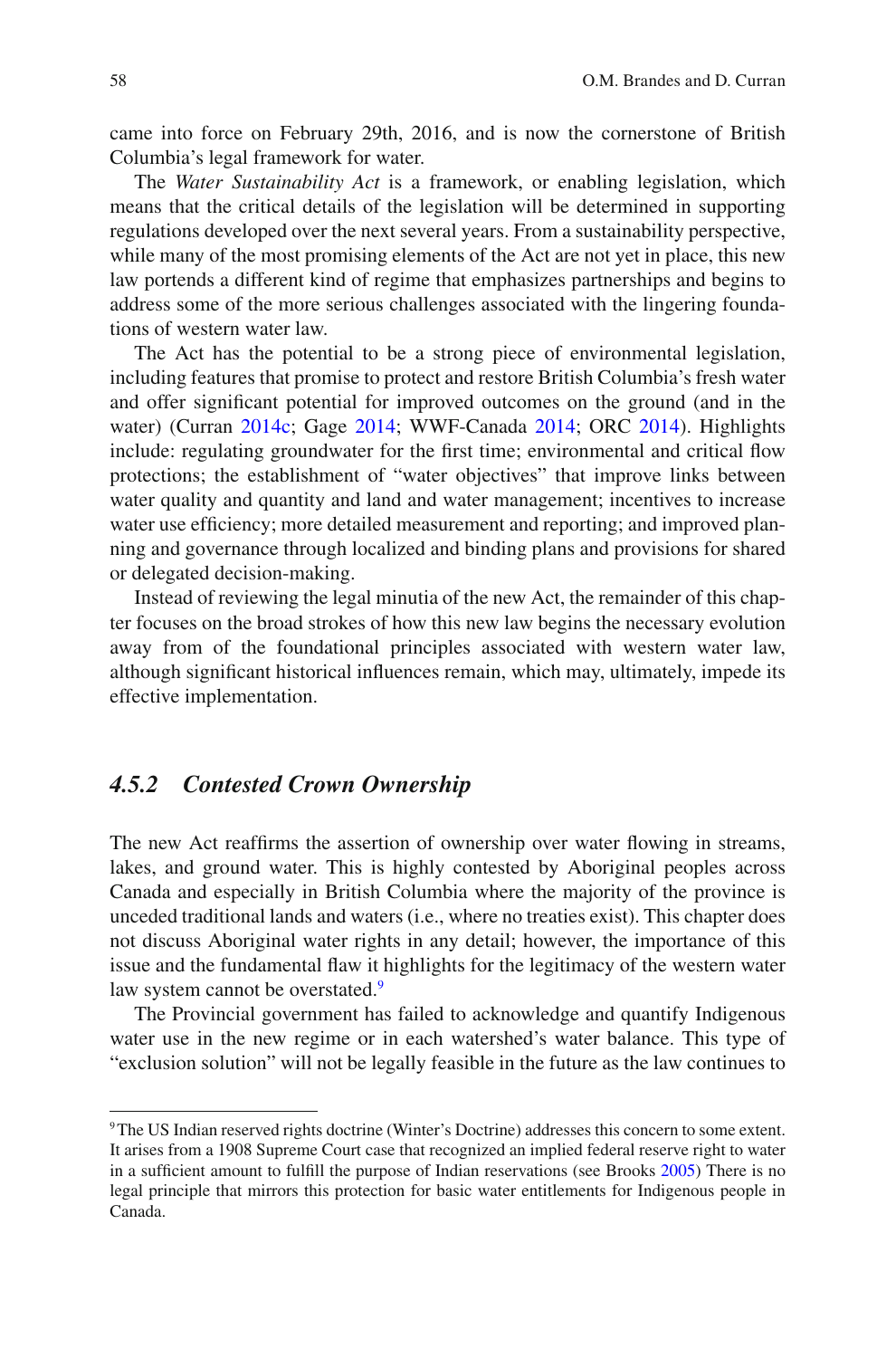evolve in its recognition of Aboriginal rights and title. Canada's legal landscape is constantly changing, and the recent Supreme Court of Canada decision, *Tsilhqot'in Nation*, illustrates this dynamism. The Tsilhqot'in decision confirmed that any provincial laws that operate to extinguish Aboriginal title are illegal, including, by extension, those that relate to fresh water ( *Tsilhqot'in Nation v. British Columbia*  $2014$ .

 The Province's failure to recognize Aboriginal water rights under the *Water Sustainability Act* , if unaddressed, will have legal and operational repercussions for the provincial water law regime as a whole. Courts could invalidate parts of the provincial licensing and permitting regime in regions where insufficient consultation and accommodation has occurred and Aboriginal title found. This lack of consideration of the extent of existing and future water entitlements amplifies uncertainty for the current and future licensing system.

## *4.5.3 First in Time, First in Right (FITFIR) "Off-ramps"*

FIFFIR remains firmly entrenched in the British Columbian legal regime. This is problematic, especially as it now extends to groundwater and there is increasingly a need to adapt to changing hydrological cycles, economic demands, and social priorities.

 As discussed, FITFIR creates a rigid system that locks in historical—often suboptimal—uses. Yet, the new Act does begin to erode this aspect of western water law by building on existing administrative remedies. Various short-term government interventions that prioritize water for fish and ecosystems over licence priority are possible and increasingly streamlined under the new regime. This includes temporary orders to deal with acute shortage or threats to fish populations. Also, a number of FITFIR "off-ramps" are now in place, but not yet tested, under the new regime. These off-ramps include the ability to prioritize domestic and critical environmental flows during periods of water shortage ahead of all other licensed uses, and the ability to initiate legally enforceable water sustainability plans that can suspend, add conditions to, and even claw back existing licences.

 A crucial dimension of the Act in addressing the rigidity of FITFIR is the ability to review existing licences—even those with no termination dates. Such a review can include amending licence conditions and terms, for example, for the express purpose of water conservation, environmental flow protection or the more efficient use of water. The comptroller of water rights or a water manager may notify licensees of a review any time after February 29, 2046 (30 years after the date the Act came into effect) or 30 years after the granting of a new licence or review of the terms and conditions of their licence ( *Water Sustainability Act* [2014 ,](#page-22-0) s.23).

 Arguably these various alternatives and off-ramps have the potential to render FITFIR increasingly irrelevant in some of the more serious or persistent low-flow scenarios.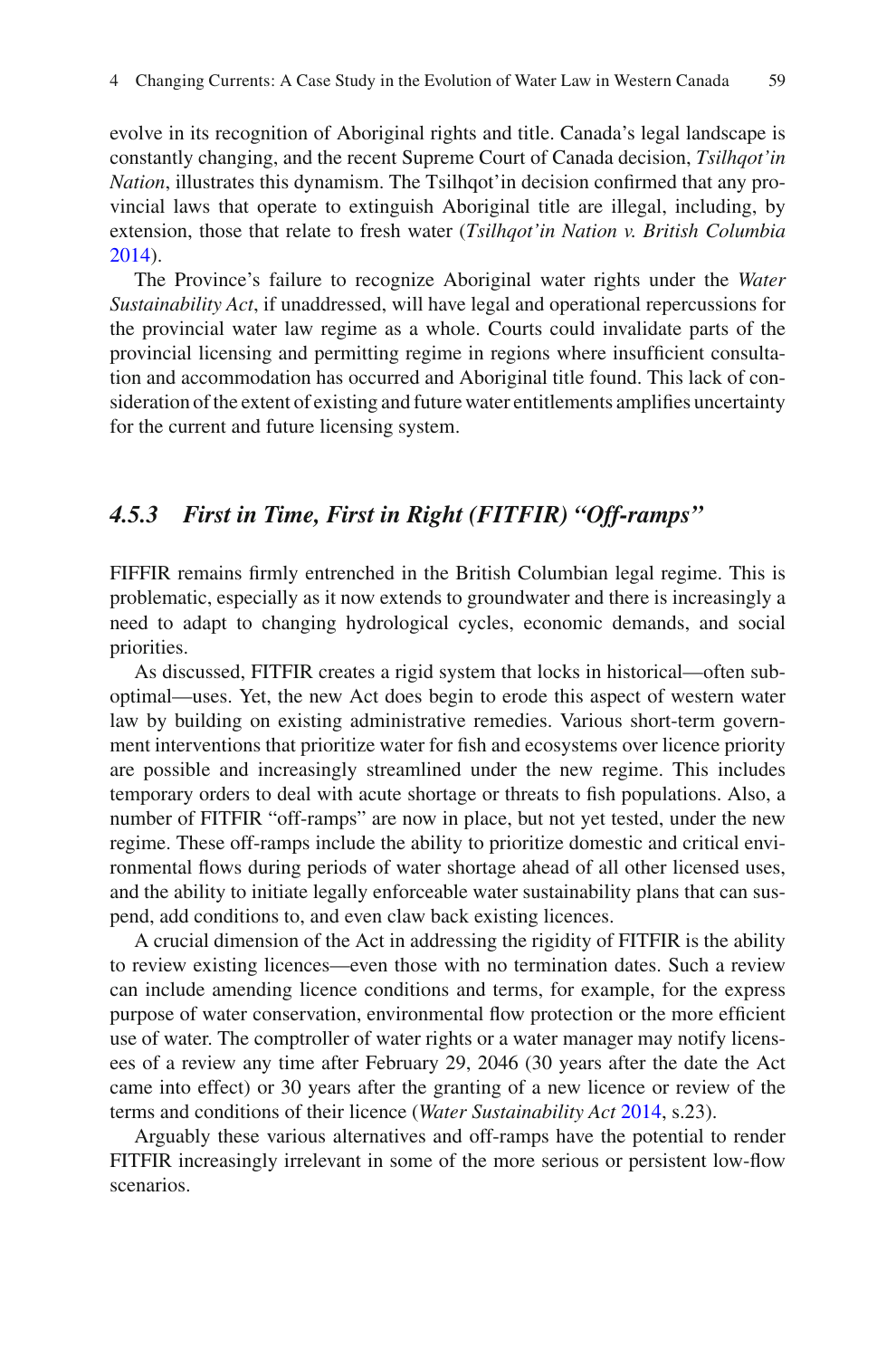## 4.5.4 Incentives for *Efficiency and Water Sustainability Planning*

Incentives for efficiency, improved planning and, importantly, the potential for innovative forms of governance lie at the heart of the new legal regime. Beneficial use is better defined and clarified in the Act itself with explicit requirements to use water as efficiently as practicable. Further specificity can be developed through new regulations, and decision-makers can require licensees to undertake a water conservation audit to show efficiency of use and to take measures to meet a specified level of water use efficiency and conservation (*Water Sustainability Act* 2014, s.30).

 A powerful change in the new legislative regime is the sweeping ability to enact legally enforceable water sustainability plans. These provisions are the best example of a new partnership approach to water management that veers away from a strictly top-down regulatory system. Plans have the potential to prevent or address conflicts between water users or users and the environment, and have significant scope to go well beyond water allocations to include water quality, drought planning, water sharing, and changes to exiting licences. Indeed, water sustainability plans may ultimately lay the watershed-specific foundation for moving past the problematic foundational principles associated with the western water law regime.

 The provincial cabinet has far reaching powers to initiate such plans and make them binding across sectors and on a variety of decision-makers exercising jurisdiction over Crown and private lands, such as other land managers or local governments. Ultimately, the plan's ability to take an integrated watershed approach is significant, especially when coupled with explicit powers in the Act to delegate decision-making to more local watershed authorities. At this point the utility of water sustainability plans is more potential than real as the plans must be developed and tested with the support of industry and local and Aboriginal communities.

## *4.5.5 Water for Nature*

 The *Water Sustainability Act* provides a variety of methods to address ecological considerations, and specifically to protect environmental flows, or water for nature. This addition represents one of the most fascinating, and potentially significant, shifts in the approach to water management.

 Groundwater is now integrated into the regulatory apparatus (starting with nondomestic groundwater users), which means that surface and groundwater are managed as one interconnected resource. Environmental flows are better protected. Key features now in force include protections for critical flows so ecosystems and fish can *survive* during periods of drought ( *Water Sustainability Act* [2014](#page-22-0) , s.87), as well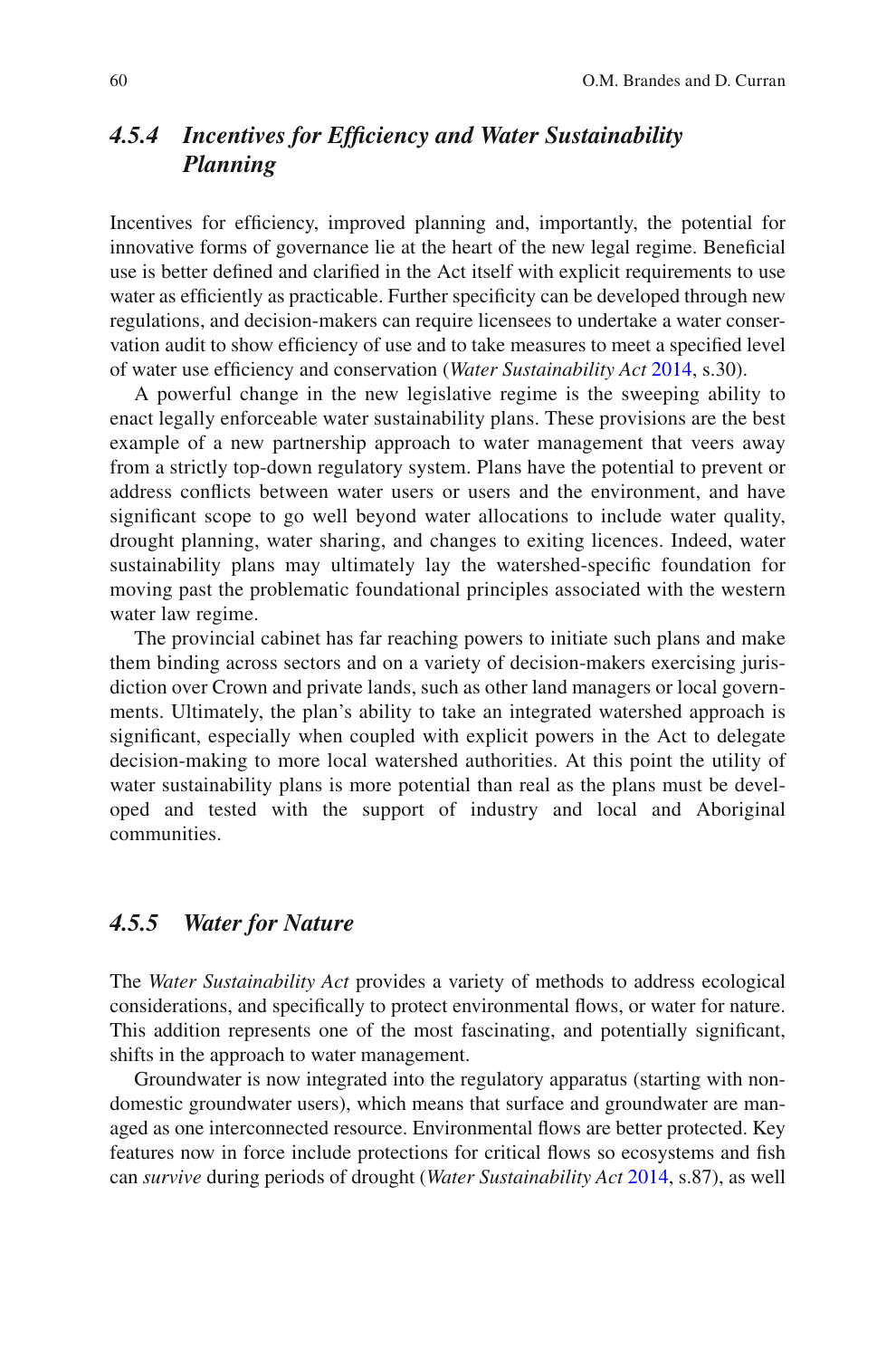as formal requirements for decision-makers to consider environmental flow needs in future licensing decisions to ensure aquatic ecosystems can *thrive* over the long term (*Water Sustainability Act* [2014](#page-22-0), s.15).

 Other protections include sensitive stream designations that limit development and require explicit attention to protecting fish habitat (Water Sustainability Act [2014 ,](#page-22-0) s.17), the ability to set aside water in ecological reserves ( *Water Sustainability Act* [2014](#page-22-0), s.39) and water objectives, which are legal tools that can influence land use decisions affecting water quality and quantity ( *Water Sustainability Act* [2014](#page-22-0) , s.43).

Taken together, this suite of tools represents a significant departure from the historical approach. It signals a powerful rebalancing of ecological and economic priorities associated with water and provides government decision-makers and even local governments and communities with considerable flexibility to better ensure that water protection and allocation match current ecological needs and conditions.

## **4.6 Changing Currents—Toward a Twenty-first Century Approach**

 The top-down approach to water management emphasizes the diversion of water for human uses and generally ignores ecosystem needs and ecological priorities. It does not align with the complexity of today's water issues. Water simply does not adhere to political boundaries as it flows across the landscape, with ecosystems that are dynamic, governed by uncertainty and continual change.

 In the context of modern water challenges, some governments in Canada are realizing that they do not have the capacity to be the exclusive decision-makers or water managers. Neither can these senior governments alone possibly keep on top of the real-time information needed to make water management decisions as seasonal and annual hydrological variability increases, and local social demands and priorities change.

 Consensus has emerged in the academic literature that "good" governance for water includes the principles of participation, legitimacy, transparency , and account-ability (van der Valk and Keenan [2011](#page-21-0); Matthews and Schmidt 2014; Rogers and Hall [2003](#page-21-0); Cook and Bakker [2011](#page-19-0)). Walker and Salt (2006) indicate that an outcome of "good" or improved water governance would be that it provides the capacity to build social-ecological resilience —capacity of the watershed and the communities and businesses within them to withstand disturbances while maintaining their structure, function, identity, and ability to learn and/or transform as needed.

Twenty-first century water governance requires a more collaborative approach where all governments, rights holders, and stakeholders have roles and responsibilities, with creative integration of top-down and bottom-up planning and decision-making (Brandes and O'Riordan [2014](#page-19-0); Shurbsole [2004](#page-21-0); Nowlan and Bakker 2010).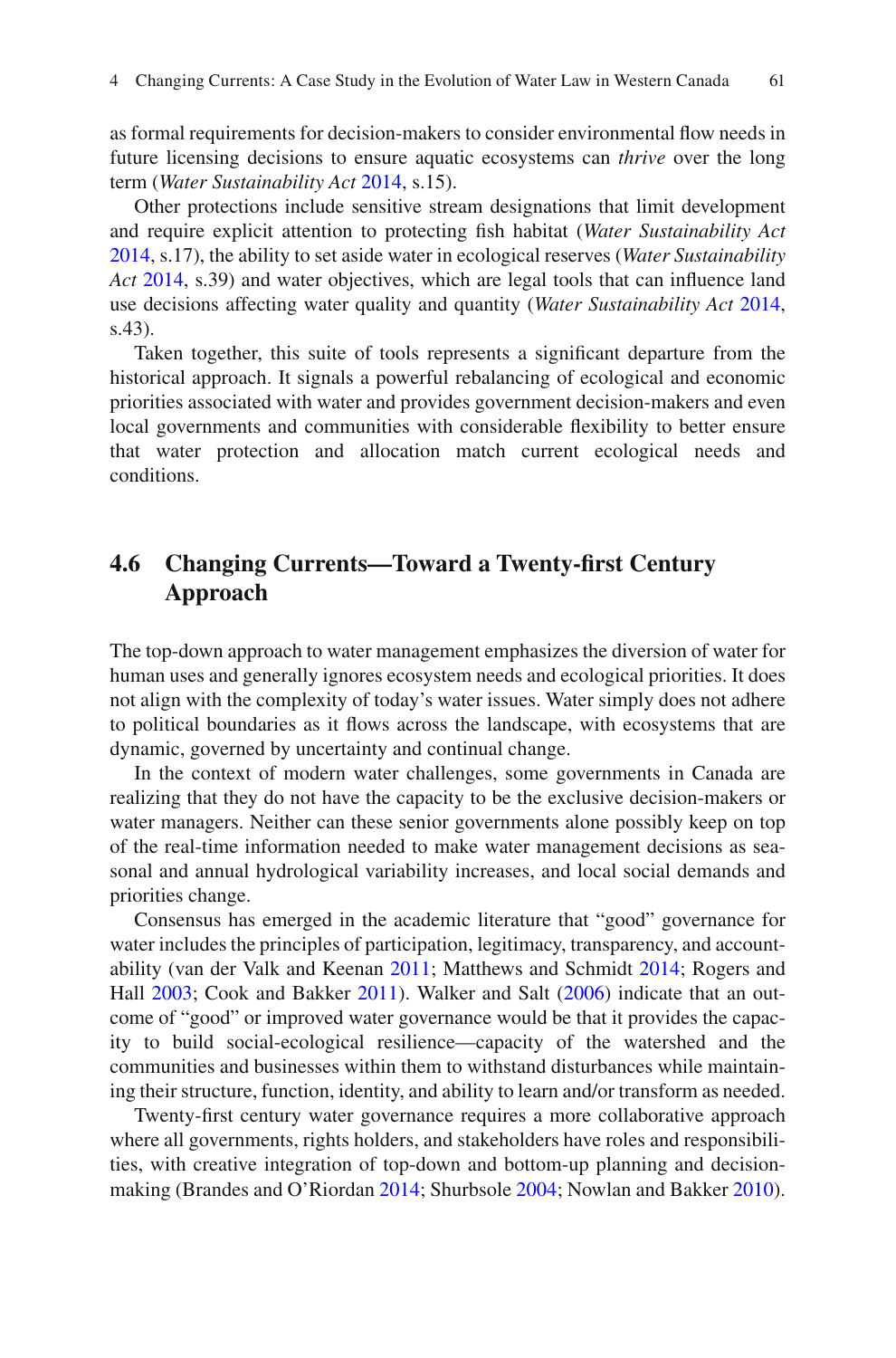A fundamentally important development in water law is the recasting of water allocation as a mechanism for planning and collaboration and not simply as an administrative task as it often is during "normal" times. The example of British Columbia demonstrates how this water law regime is "changing the current"—evolving gradually toward such a system with a promise (as yet unfulfilled) to successfully implement a strong *Water Sustainability Act* .

The potential of a modern water law regime is certainly significant. At the heart of the reforms in British Columbia is a move away from a rigidly controlled, staterun, and top-down approach toward a model that emphasizes new priorities around nature and a creative mix of local and government actors with partnership and shared decision-making at its core. This modified legal regime makes possible the transformation of how communities interact with water and how nature is fundamentally included.

 Ultimately, the success of this new water law regime will depend on a vibrant partnership between the Province, Aboriginal peoples and First Nations , federal and local governments, water licence holders, and community and watershed organizations all coming together to take leadership in and responsibility for water stewardship.<sup>10</sup>

 All partners will be required to contribute to the day-to-day management of freshwater resources, engage in long-term watershed planning, and provide appropriate local solutions to water-related problems as they emerge. More fundamentally, partners will need to work together in each watershed under a shared risk and responsibility approach to water management and governance .

The partnership model (see Fig. [4.1](#page-18-0)) illustrates the kind of relationships needed to fulfill the potential of this approach. In this conceptualization, the series of smaller tributaries represent key actors and their designated roles and responsibilities. These various tributaries flow into a larger metaphorical river, representing a modern management and governance approach. This approach ultimately changes the patterns, or currents, of water use to better balance the needs of nature and the multitude of uses that exist in the watershed . A complementary modern water law regime is needed to reinforce this vision and ensure that the appropriate incentives and institutional architecture exist to facilitate the paradigm shift.

 Getting from the existing system to a truly modern and more sustainable system will require a herculean effort. In many ways the process is already underway as demonstrated in the British Columbia case study, and as western water law continues to evolve in the face of economic, social, and ecological challenges.

<sup>10</sup> British Columbia 's *Northeast Water Strategy* articulates one approach to this partnership concept. Unified water stewardship is one of the Strategy's core principles. This includes co-stewardship of water resources with First Nations and other partners, and also sharing of knowledge, research, and data between partners and between other overlapping water management activities in the region. (British Columbia 2015).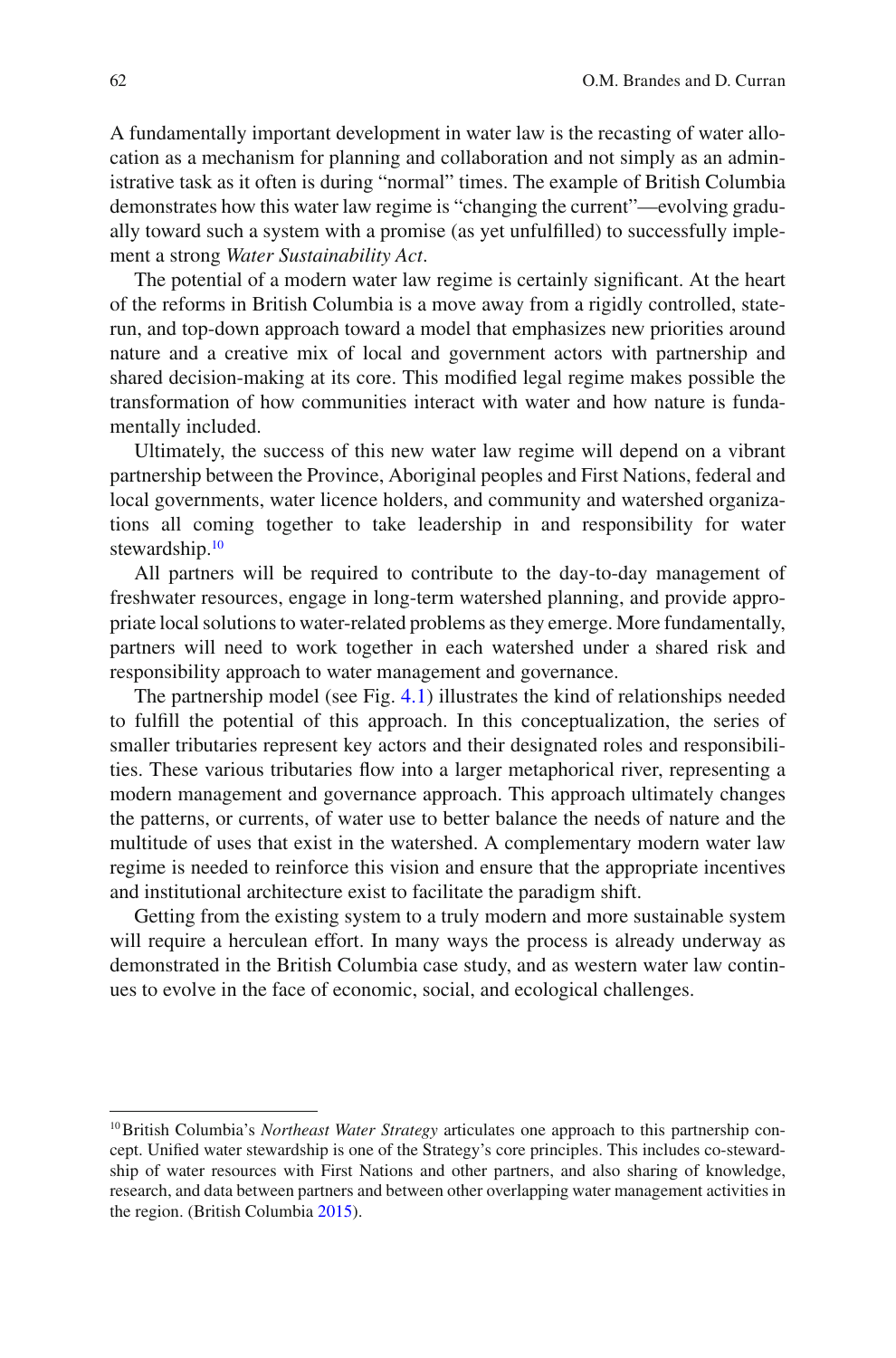<span id="page-18-0"></span>

**Fig. 4.1** Partnership model for British Columbia—roles and responsibilities (Brande s et al. 2015)

## **References**

*Acton v. Blundell* . (1843). 12 M. W. 324.

- Alberta Environment. (2003). *Water for life strategy* . [http://www.waterforlife.gov.ab.ca](http://www.waterforlife.gov.ab.ca/). Accessed 20 Mar 2016.
- Alberta Environment and Parks (AEP). (2016). *Water for life* . [http://aep.alberta.ca/water/programs](http://aep.alberta.ca/water/programs-and-services/water-for-life/default.aspx)[and- services/water-for-life/default.aspx.](http://aep.alberta.ca/water/programs-and-services/water-for-life/default.aspx) Accessed 25 Mar 2016.
- Bailey, A. (2008). *Federalism: Water law: The interjurisdictional context* . Centre for Constitutional Studies, University of Alberta. [http://ualawccsprod.srv.ualberta.ca/ccs/index.php/](http://ualawccsprod.srv.ualberta.ca/ccs/index.php/constitutional-issues/federalism/50-water-law-the-interjurisdictional-context#_ftnref3) [constitutional- issues/federalism/50-water-law-the-interjurisdictional-context#\\_ftnref3](http://ualawccsprod.srv.ualberta.ca/ccs/index.php/constitutional-issues/federalism/50-water-law-the-interjurisdictional-context#_ftnref3). Accessed 24 Mar 2016.
- BC Government. (2015). *Northeast water strategy* . [http://www2.gov.bc.ca/gov/content/environ](http://www2.gov.bc.ca/gov/content/environment/air-land-water/water/water-planning-strategies/northeast-water-strategy)[ment/air-land-water/water/water-planning-strategies/northeast-water-strategy.](http://www2.gov.bc.ca/gov/content/environment/air-land-water/water/water-planning-strategies/northeast-water-strategy) Accessed 20 Mar 2016.
- BC Ministry of Environment (BC MoE). (2008). *Living water smart: British Columbia's water plan* . [http://www.livingwatersmart.ca](http://www.livingwatersmart.ca/). Accessed 20 Mar 2016.
- BC Ministry of Environment (BC MoE). (2016). *Modernization process. Development of living water smart and the water act modernization process* . [https://engage.gov.bc.ca/watersustain](https://engage.gov.bc.ca/watersustainabilityact/modernizationprocess/)[abilityact/modernizationprocess/.](https://engage.gov.bc.ca/watersustainabilityact/modernizationprocess/) Accessed 24 Mar 2016.
- BC Ministry of Forests, Lands and Natural Resource Operations (BC FLNRO). (2015). Fishing closures announced for south coast *. BC Government News* , 20 July. [https://news.gov.bc.ca/](https://news.gov.bc.ca/stories/fishing-closures-announced-for-south-coast) stories/fishing-closures-announced-for-south-coast. Accessed 20 Mar 2016.
- Borrows, J. (2002). *Recovering Canada: The resurgence of indigenous law* . Toronto: University of Toronto Press.
- Brandes, O. M. (2005). At a Watershed: Ecological governance and sustainable water management in Canada. *Journal of Environmental Law and Practice, 16* (1), 79–97.
- Brandes, O. M. (2014, May 5). New BC water act generally gets things right. *The Province.*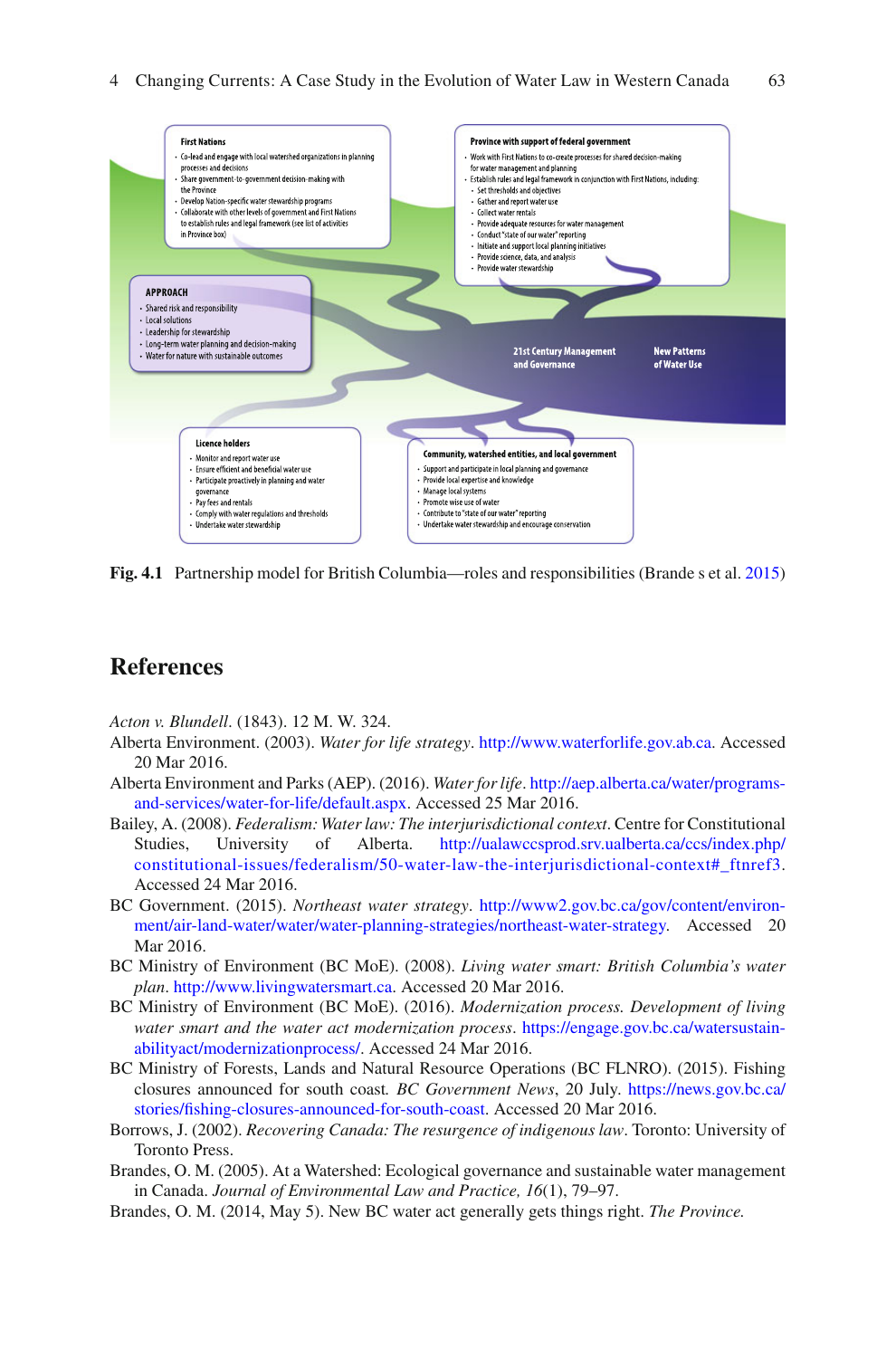- <span id="page-19-0"></span> Brandes, O. M., & Nowlan, L. (2009). Wading into uncertain waters: Using markets to transfer water rights in Canada—Possibilities and pitfalls. *Journal of Environmental Law and Practice, 19* (3), 267–287.
- Brandes, O. M., & O'Riordan, J. (2014). *Decision-makers brief: A blueprint for watershed governance in British Columbia* . Victoria: POLIS Project on Ecological Governance, University of Victoria. [http://poliswaterproject.org/publication/760.](http://poliswaterproject.org/publication/760) Accessed 18 Mar 2016.
- Brandes, O. M., O'Riordan, J., O'Riordan, T., & Brandes, L. (2014). *A blueprint for watershed governance in British Columbia* . Canada: POLIS Project on Ecological Governance, University of Victoria. <http://www.poliswaterproject.org/blueprint>. Accessed 23 Mar 2016.
- Brandes, O. M., Carr-Wilson, S., Curran, D., & Simms, R. (2015). *Awash with opportunity: Ensuring the sustainability of British Columbia's new water law* . POLIS Project on Ecological Governance, University of Victoria, Canada. [http://poliswaterproject.org/awashwithopportu](http://poliswaterproject.org/awashwithopportunity)[nity.](http://poliswaterproject.org/awashwithopportunity) Accessed 20 Mar 2016.
- Brandes, O. M., Morris, T., Archer, J. L., Brandes, L., Moore, M. L., O'Riordan, J., et al. (2016). *Illumination: Insights and perspectives for building effective watershed governance in B.C* . Victoria: POLIS Project on Ecological Governance, University of Victoria. [http://poliswater](http://poliswaterproject.org/illumination)[project.org/illumination.](http://poliswaterproject.org/illumination) Accessed 20 Mar 2016.
- Brooks, N. (2005). *Indian reserved water rights: An overview* . CRS Report for Congress. Washington, DC: Congressional Research Service
- Campbell River Mirror. (2015, June 23). *Record low flow forces down dam discharge*. Campbell River Mirror. [http://www.campbellrivermirror.com/news/309362371.html.](http://www.campbellrivermirror.com/news/309362371.html) Accessed 22 Mar 2016.
- CBC News. (2015, July 3). Vancouver Island fishing banned as drought hits level 4. *CBC News British Columbia*. http://www.cbc.ca/news/canada/british-columbia/vancouver-island-fishing[banned-as-drought-hits-level-4-1.3137599.](http://www.cbc.ca/news/canada/british-columbia/vancouver-island-fishing-banned-as-drought-hits-level-4-1.3137599) Accessed 25 Mar 2016.
- *Chasemore v. Richards* (1859) 7 HLC 349.
- *Chief Gale and the Fort Nelson First Nation v. Assistant Regional Water Manager* . (2015, September 3). BC EAB Decision, 2012-WAT-013(c).
- Christensen, R., & Brandes, O. M. (2015) *California's Oranges and B.C.'s Apples? Lessons for B.C. from California groundwater reform.* POLIS Project on Ecological Governance, University of Victoria, Canada. <http://poliswaterproject.org/orangesapples>. Accessed 20 Mar 2016.
- *Constitution Act (1867)* (U.K.) 30 & 31 Vict., c. 3, s. 91 and 92, reprinted in RSC 1985, App. II, No. 5
- Cook, C., & Bakker, K. (2011). Water governance in Canada: Innovation and fragmentation. *International Journal of Water Resources Development, 27* (2), 275–289.
- Council of Canadian Academies. (2009). *The sustainable management of groundwater in Canada* — *Expert Panel on Groundwater* . Ottawa: Council of Canadian Academies.
- Curran, D. (2014a). Can BC's New *Water Sustainability Act* Plug the Leaks? Seminar for University of Calgary Faculty of Law, Calgary, Canada.
- Curran, D. (2014b). *British Columbia's Water Sustainability Act A new approach to adaptive management and no compensation regulation* . The University of Calgary Faculty of Law Blog on Developments in Alberta Law. [http://ablawg.ca.](http://ablawg.ca/) Accessed 28 May 2014.
- Curran, D. (2014c). *British Columbia's New Water Sustainability Act Waiting for the details* . Environmental Law Centre, University of Victoria. [http://www.elc.uvic.ca/publications/british](http://www.elc.uvic.ca/publications/british-columbias-new-water-sustainability-act-waiting-for-the-details/)[columbias- new-water-sustainability-act-waiting-for-the-details/](http://www.elc.uvic.ca/publications/british-columbias-new-water-sustainability-act-waiting-for-the-details/). Accessed 21 Mar 2016.
- Curran, D. (2015). Water law as watershed endeavour: Federal inactivity as an opportunity for local initiative. *Journal of Environmental Law and Practice*, 28(1), 53-88.
- Curran, D., & Brandes, O. M. (2012). When the water dries up: Lessons from the failure of water entitlements in Canada, the U.S. and Australia—Workshop Discussion Paper. University of Victoria, Canada.<http://poliswaterproject.org/publication/478>. Accessed 25 Mar 2016.
- Curran, D., & Mascher, S. (2016). Adaptation in water law: Evaluating Australian (New South Wales) and Canadian (British Columbia) law reform initiatives. *McGill International Journal of Sustainable Development Law and Policy, 12* (1), Forthcoming.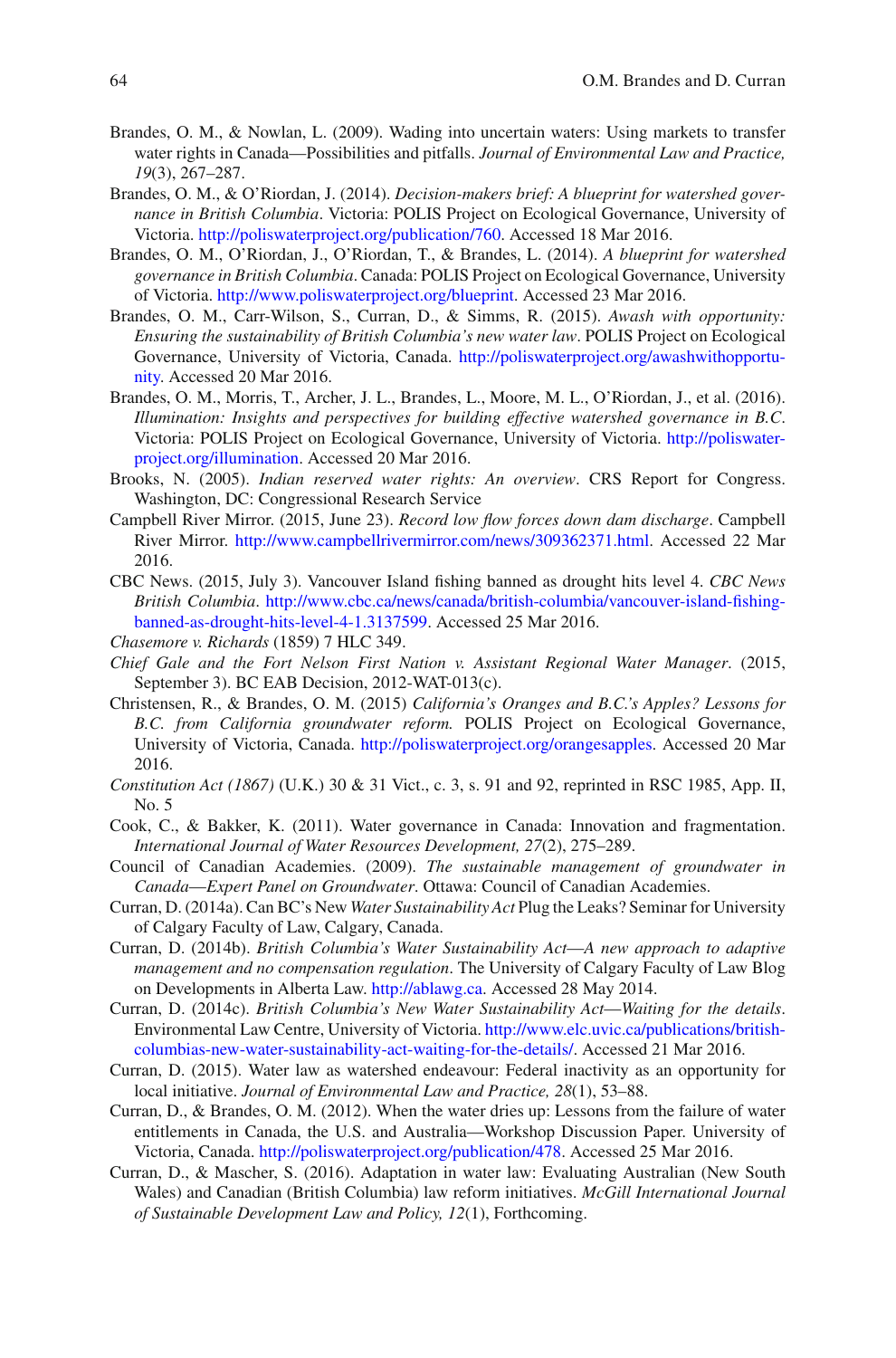- <span id="page-20-0"></span> de Loë, R., Varghese, J., Ferreyra, C., & Kreutzwiser, R. (2007). *Water allocation and water security in Canada: Initiating a policy dialogue for the 21st Century* . Guelph: Guelph Water Management Group, University of Guelph.
- Fumano, D. (2015, June 10). Water experts urge B.C. to take a lesson from California drought. *The Province.* http://poliswaterproject.org/sites/default/files/2015-06-09\_TheProvince [GroundwaterReport.pdf](http://poliswaterproject.org/sites/default/files/2015-06-09_TheProvince_GroundwaterReport.pdf). Accessed 22 Mar 2016.
- Furubotn, E., & Pejovich, S. (1972). Property rights and economic theory: A survey of recent literature. *Journal of Economic Literature, 10*(4), 1137-1162.
- Gage, A. (2014). *The strengths and weaknesses of the new Water Sustainability Act.* [http://wcel.](http://wcel.org/resources/environmental-law-alert/strengths-and-weaknesses-new-water-sustainability-act) [org/resources/environmental-law-alert/strengths-and-weaknesses-new-water-sustainability](http://wcel.org/resources/environmental-law-alert/strengths-and-weaknesses-new-water-sustainability-act)[act.](http://wcel.org/resources/environmental-law-alert/strengths-and-weaknesses-new-water-sustainability-act) Accessed 23 Mar 2016.
- Government of Northwest Territories (GNWT). (2016). *Strategy development timeline for northern voices northern peoples initiative* . NWT Water Stewardship. [http://www.nwtwatersteward](http://www.nwtwaterstewardship.ca/strategy_development_timeline)[ship.ca/strategy\\_development\\_timeline.](http://www.nwtwaterstewardship.ca/strategy_development_timeline) Accessed 21 Mar 2016.
- Government of the Northwest Territories and Aboriginal Affairs and Northern Development Canada. (2010). *Northern voices, northern waters: NWT Water Stewardship Strategy* . [http://](http://www.nwtwaterstewardship.ca/introduction) [www.nwtwaterstewardship.ca/introduction](http://www.nwtwaterstewardship.ca/introduction). Accessed 23 Mar 2016.
- Harris, E. (2013). The evolution of water rights in the nineteenth century: The role of climate and asset type. *Natural Resources Journal, 53* , 217–263.
- Hogg, P. (2007). *Constitutional Law of Canada* , student edition. Thomson Carswell, Scarborough Interprovincial Co-operatives Ltd. v. Manitoba (1975) [1976] 1 SCR 477.
- Hutchins, W. A., Ellis, H. H., & DeBraal, J. P. (1971). *Water rights laws in the nineteen western states* . Washington, DC: United States Department of Agriculture.
- Johnson, N. K., & DuMars, C. T. (1989). A survey of the evolution of western water law in response to changing economic and public interest demands. *Natural Resources Journal, 29* , 348–387.
- Leighton, B. (2015, July 4). Heat wave forces burning ban, fishing closures as BC copes with drought. *The Province.* [http://www.vancouverobserver.com/news/heat-wave-forces-burning](http://www.vancouverobserver.com/news/heat-wave-forces-burning-ban-fishing-closures-bc-copes-drought)ban-fishing-closures-bc-copes-drought. Accessed 20 Mar 2016.
- Lucas, A. R. (1990). *Security of title in Canadian water rights* . Calgary: Canadian Institute of Resources Law.
- Matsui, K. (2009). *Native peoples and water rights: Irrigation, dams and the law in western Canada* . Montreal: McGill-Queens University Press.
- Matthews, N., & Schmidt, J. J. (2014). False promises: The contours, contexts and contestation of good water governance in Lao PDR and Alberta, Canada. *International Journal of Water Governance, 2* (2–3), 21–40.
- Mattison, J. (2016, February 1–2). Understanding the context: Environmental flow needs in British Columbia. Paper presented at the forum on environmental flow needs in British Columbia, WWF-Canada and POLIS Project on Ecological Governance, Vancouver, Canada.
- Metro Vancouver. (2015). *Reservoir levels and daily consumption* . [http://www.metrovancouver.](http://www.metrovancouver.org/services/water/conservation-reservoir-levels/reservoir-levels/Pages/default.aspx) [org/services/water/conservation-reservoir-levels/reservoir-levels/Pages/default.aspx.](http://www.metrovancouver.org/services/water/conservation-reservoir-levels/reservoir-levels/Pages/default.aspx) Accessed 22 Mar 2016.
- Muldoon, P. R., Lucas, A. R., Gibson, R. B., Pickfield, P., & Williams, J. (2015). *An introduction to environmental law and policy in Canada* (2nd ed.). Toronto: Emond Montgomery Publications.
- Napoleon, V. (2007). *Thinking about indigenous legal orders.* National Centre for First Nations Governance. [http://fngovernance.org/ncfng\\_research/val\\_napoleon.pdf](http://fngovernance.org/ncfng_research/val_napoleon.pdf). Accessed 20 Mar 2016.
- National Round Table on the Environment and the Economy. (2010). *Changing currents: Water sustainability and the future of Canada's natural resource sectors* . Ottawa, Canada. [http://nrt](http://nrt-trn.ca/water/water-sustainability-and-the-future-of-canadas-natural-resource-sectors-2/changing-currents)[trn.ca/water/water-sustainability-and-the-future-of-canadas-natural-resource-sectors-2/](http://nrt-trn.ca/water/water-sustainability-and-the-future-of-canadas-natural-resource-sectors-2/changing-currents) [changing- currents](http://nrt-trn.ca/water/water-sustainability-and-the-future-of-canadas-natural-resource-sectors-2/changing-currents). Accessed 21 Mar 2016.
- Nowlan, L. (2005). *Buried treasure: Groundwater permitting and pricing in Canada.* Walter and Duncan Gordon Foundation. [http://powi.ca/wp-content/uploads/2012/12/Buried\\_Treasure-](http://powi.ca/wp-content/uploads/2012/12/Buried_Treasure-Groundwater-Permitting-and-Pricing-in-Canada-2005.pdf)[Groundwater- Permitting-and-Pricing-in-Canada-2005.pdf.](http://powi.ca/wp-content/uploads/2012/12/Buried_Treasure-Groundwater-Permitting-and-Pricing-in-Canada-2005.pdf) Accessed 22 Mar 2016.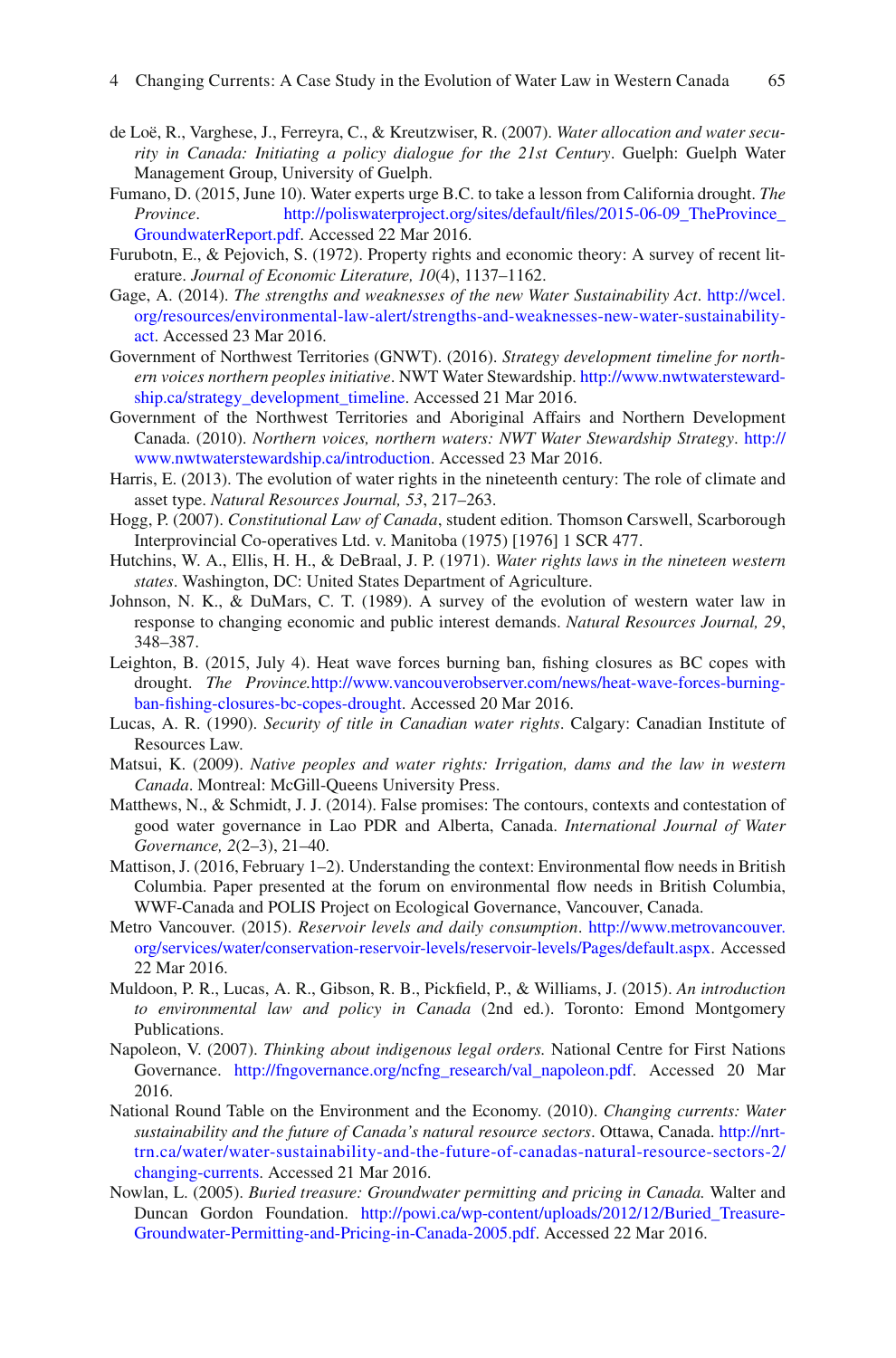- <span id="page-21-0"></span> Nowlan, L. (2012). CPR for Canadian rivers—Law to conserve, protect, and restore environmental flows in Canada. *Journal of Environmental Law and Practice*, 23, 203–252.
- Nowlan, L, & Bakker, K. (2010). *Practising shared water governance in Canada: A primer.* UBC Program on Water Governance, Vancouver, Canada. [http://watergovernance.ca/wpcontent/](http://watergovernance.ca/wpcontent/uploads/2010/08/PractisingSharedWaterGovernancePrimer_final1.pdf) uploads/2010/08/PractisingSharedWaterGovernancePrimer\_final1.pdf. Accessed 20 Mar 2016.
- Ontario Ministry of the Environment and Climate Change (OMECC). (2016). *Source protection. Development of Ontario's comprehensive source protection program* . [https://www.ontario.ca/](https://www.ontario.ca/page/source-protection) [page/source-protection.](https://www.ontario.ca/page/source-protection) Accessed 21 Mar 2016.
- Outdoor Recreation Council of British Columbia and Ducks Unlimited Canada. (2014, March 12). New water act will make BC leader in environmental stewardship: Environment Minister. *CTV News Vancouver.* [http://bc.ctvnews.ca/new-water-act-will-make-b-c-leader-in-environmental](http://bc.ctvnews.ca/new-water-act-will-make-b-c-leader-in-environmental-stewardship-environment-minister-1.1725666)stewardship-environment-minister-1.1725666. Accessed 25 Mar 2016.
- Pearse, P. H., & Quinn, F. (1996). Recent developments in federal water policy: One step forward, two steps back. *Canadian Water Resources Journal, 21* (4), 329–340.
- Percy, D. R. (1988). *The framework of water rights legislation in Canada* . Calgary: Canadian Institute of Resources Law.
- Percy, D. R. (2004). The limits of western Canadian water allocation law. *Journal of Environmental Law and Practice, 14* , 313–327.
- Phare, M. S. (2009). *Denying the source: The crisis of first nations water rights*. Victoria: Rocky Mountain Books.
- Pynn, L. (2015, September 17). Competition for precious water in drought-stricken Nicola Valley. *The Vancouver Sun* . [http://www.vancouversun.com/Competition+precious+water+drought+str](http://www.vancouversun.com/Competition+precious+water+drought+stricken+Nicola+Valley/11372427/story.html) [icken+Nicola+Valley/11372427/story.html.](http://www.vancouversun.com/Competition+precious+water+drought+stricken+Nicola+Valley/11372427/story.html) Accessed 20 Mar 2016.
- Quebec Government. (2009). An act to affirm the collective nature of water resources and provide *for increased water resource protection, CQLR c C-6.2* .<http://canlii.ca/t/52b2f>
- *R. v. Crown Zellerbach Canada Ltd.* (1988). 1 SCR 401
- *R. v. Hydro-Québec* . (1997). 3 SCR 213
- Rivera, A. (2005). How well do we understand groundwater in Canada? A science case study. In: Nowlan, L. (Ed.), *Buried treasure: Groundwater permitting and pricing in Canada* . Walter and Duncan Gordon Foundation (pp. 4–12). [http://powi.ca/wp-content/uploads/2012/12/Buried\\_](http://powi.ca/wp-content/uploads/2012/12/Buried_Treasure-Groundwater-Permitting-and-Pricing-in-Canada-2005.pdf) [Treasure- Groundwater- Permitting-and-Pricing-in-Canada-2005.pdf.](http://powi.ca/wp-content/uploads/2012/12/Buried_Treasure-Groundwater-Permitting-and-Pricing-in-Canada-2005.pdf) Accessed 20 Mar 2016.
- Rogers, P., & Hall, A. W. (2003). *Effective water governance.* TEC Background Papers, No. 7. Global Water Partnership Secretariat, Stockholm, Sweden. [http://water.worldbank.org/publica](http://water.worldbank.org/publications/effective-water-governance)[tions/effective-water-governance](http://water.worldbank.org/publications/effective-water-governance). Accessed 21 Mar 2016.
- Saskatchewan Water Security Agency (SWSA). (2012). Area 1.3: Water allocation system. In: *25 year Saskatchewan water security plan action* (pp. 8–9). [https://www.wsask.ca/About-WSA/](https://www.wsask.ca/About-WSA/Publications/25-Year-Water-Security-Plan/) [Publications/25-Year-Water-Security-Plan/](https://www.wsask.ca/About-WSA/Publications/25-Year-Water-Security-Plan/). Accessed 22 Mar 2016.
- Schlager, E., & Ostrom, E. (1992). Property-rights regimes and natural resources: A conceptual analysis. *Land Economics, 68* (3), 249–262.
- Shrubsole, D. (Ed.). (2004). *Canadian perspectives on integrated water resources management* . Cambridge: Canadian Water Resource Association.
- Sieniuc, K. (2015, July 29). First Nations Tribal Council suspends Okanagan sockeye salmon fishery. *The Globe and Mail.* 29 July. [http://www.theglobeandmail.com/news/british-columbia/](http://www.theglobeandmail.com/news/british-columbia/first-nations-tribal-council-suspends-okanagan-sockeye-salmon-fishery/article25769695/) [first-nations-tribal-council-suspends-okanagan-sockeye-salmon-fishery/article25769695/](http://www.theglobeandmail.com/news/british-columbia/first-nations-tribal-council-suspends-okanagan-sockeye-salmon-fishery/article25769695/). Accessed 22 Mar 2016.

*Thayer v. California Dev. Co* . (1912). 164 Cal. 117, 128 Pac. 21

*Tsilhqot'in Nation v. British Columbia* . (2014). SCC 44

 van der Valk, M. R., & Keenan, P. (2011). Principles of good governance at different water governance levels. Papers presented at a workshop held on 22 March 2011 in Delft, The Netherlands. UNESCO, Netherlands.

*Water Act* , RSBC. (1996). c 483, s. 2.<http://canlii.ca/t/52cdd>